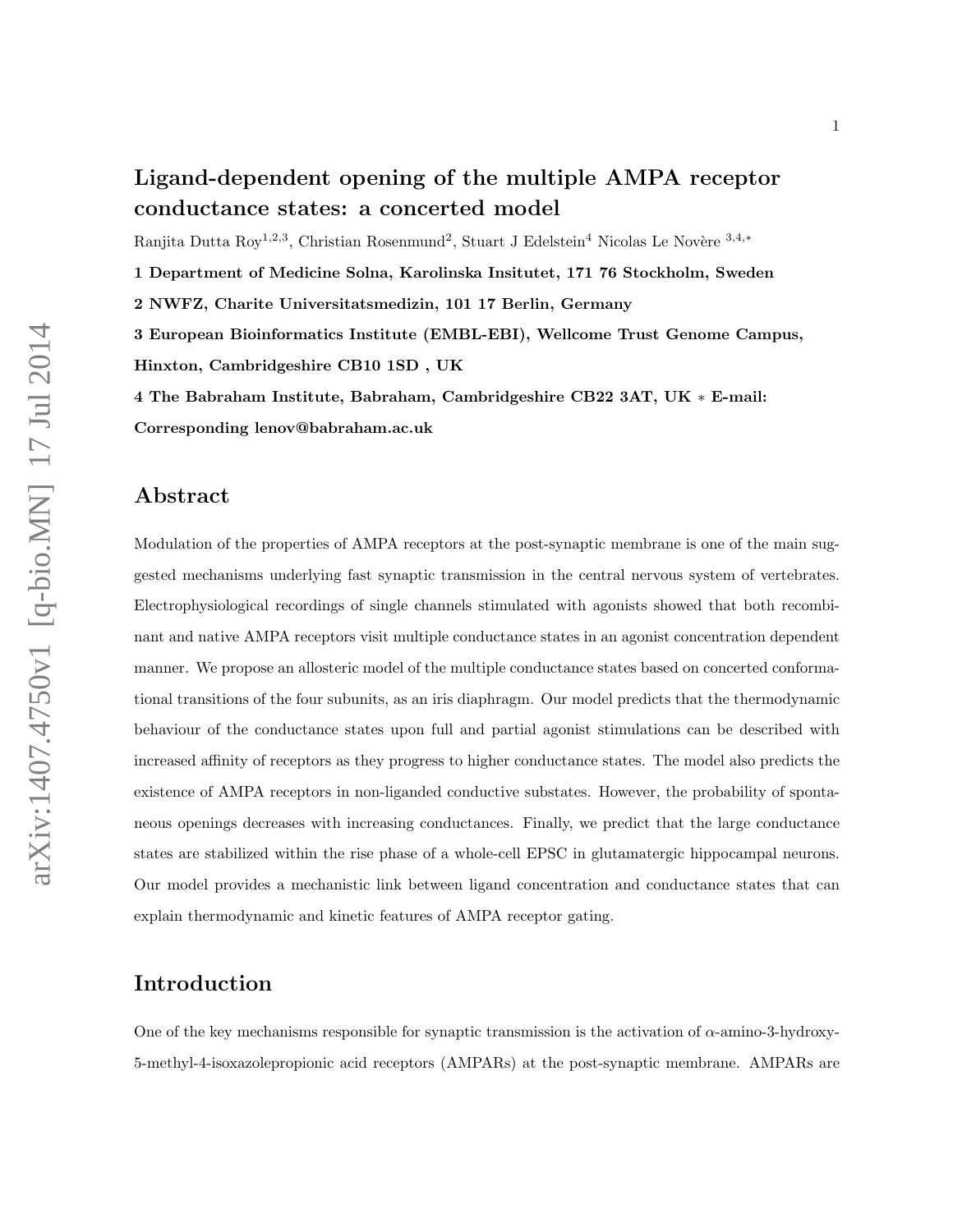ligand-gated ion channels that mediate fast excitatory synaptic transmission. They are concentrated at the post-synaptic density where their opening is allosterically regulated by glutamate. AMPARs are tetrameric receptors consisting of various combinations of the four classes of subunits GluA1-4 (GluR1- 4) [\[1\]](#page-10-0). Functional heteromeric receptors can also be formed with members of the kainate receptor family [\[2\]](#page-10-1). AMPARs can be found in three functional states: basal (closed), active (open) and desensitized (closed). Several models of the transitions between those states have been described previously [\[3–](#page-10-2)[5\]](#page-10-3). In the absence of ligand the receptors are normally found in the basal state where the ion pore is closed. Glutamate binding to the clam shell-shaped agonist binding domain concomitant with closure of the two lobes D1 and D2 facilitates opening of the ion pore [\[6\]](#page-11-0). There is however evidence that ligand-gated ion channels can be present in an active state also in the absence of ligand [\[7–](#page-11-1)[9\]](#page-11-2). When the ion channel is open, cations flow between the synaptic cleft and the post-synaptic cytoplasm.

Most single-channel studies showed that AMPA receptors could appear in either three or four open states. The frequency of the population of molecules in the different conductance states depends on both the agonist concentration and the nature of the agonist. These features have been seen in both recombinant and native receptors, and in the absence of desensitization in recombinant receptors [\[2,](#page-10-1)[10,](#page-11-3)[11\]](#page-11-4). The effect of different agonist structures such as quisqualate, AMPA, glutamate and willardiines has been investigated, the latter of which are partial agonists and thus give rise to lower activation levels than full agonists [\[10,](#page-11-3) [12,](#page-11-5) [13\]](#page-11-6). Agonist binding and unbinding can occur on both closed and open states [\[14\]](#page-11-7). Increased agonist concentration has consistently been linked to a shift towards higher conductance states [\[2,](#page-10-1) [10,](#page-11-3) [11,](#page-11-4) [15–](#page-11-8)[17\]](#page-11-9). It was therefore proposed that the AMPA receptor visits successive conductance states in an agonist-dependent manner, consistent with successive transitions of the receptor subunits [\[2\]](#page-10-1).

Here, we propose instead that these conductance states could reflect progressive concerted openings, akin to discrete positions of an iris diaphragm. We formulated a concerted transition model of the multiple conductance states and then simulated the thermodynamic and kinetic behavior of the receptor conductance states upon ligand binding. In particular, we examined whether the effect of full and partial agonists on the conductance of single-channels can be explained by visiting the conductance states sequentially due to increased agonist affinity. We also explored whether the time course of the rise phase of a synaptic event in a glutamatergic hippocampal neuron can be explained by the conductance in the population of AMPA receptors using this mechanism. Finally, a thermodynamic concerted MWC model would also predict the existence of spontaneously open states of the ion pore.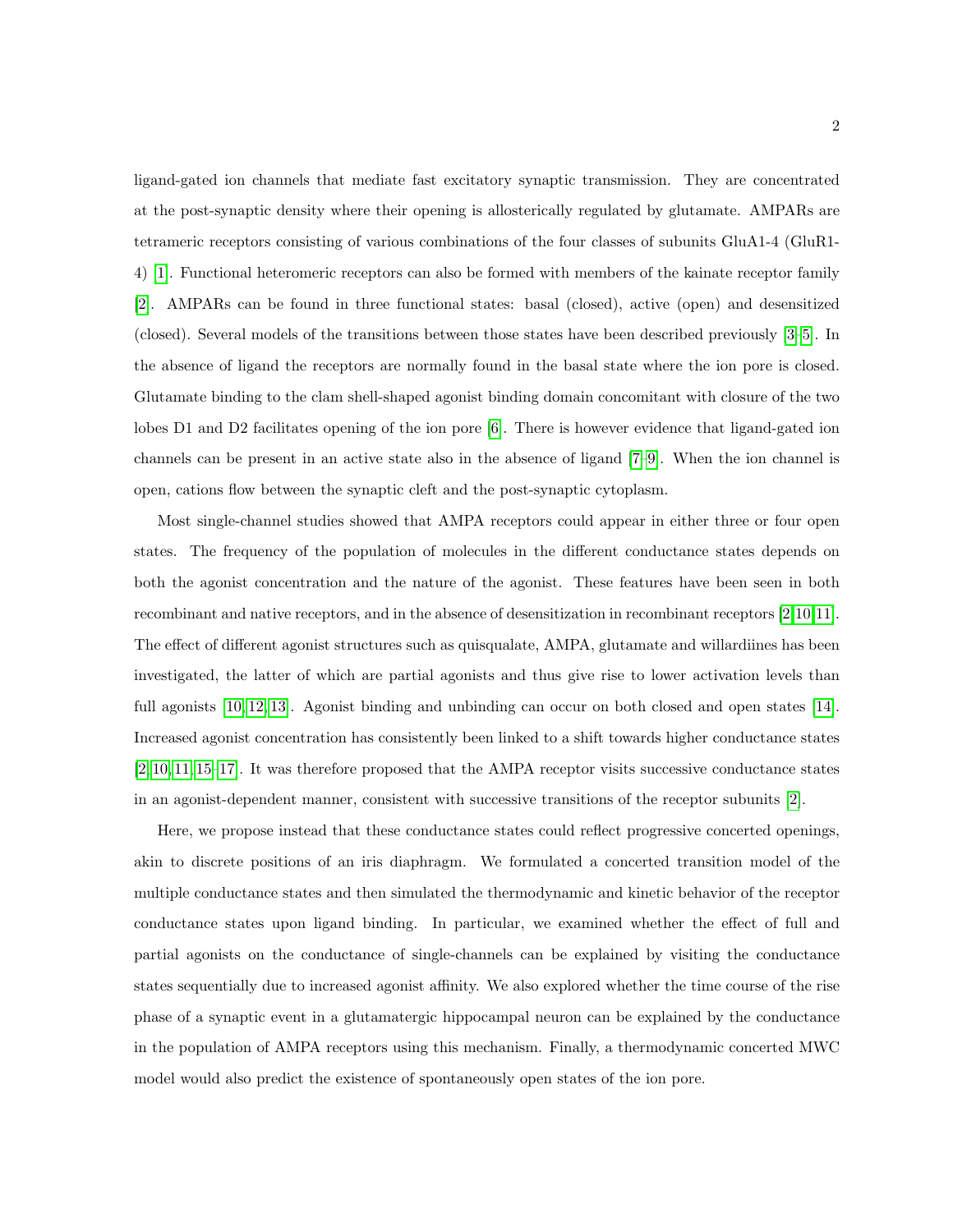### Results

#### A mechanistic model of the multiple conductance states of the AMPA receptor

In order to describe the agonist-driven transitions between conductance states in the AMPA receptor, we used a model following the Monod Wyman Changeux framework [\[18\]](#page-11-10) (Supporting Equations). The receptor subunits are in equilibrium between conformations, driven by thermodynamic equilibrium. They interconvert between conformational states in a concerted manner, that is all four subunits change simultaneously. The receptor adopts distinct conformations with probabilities that depend on the extent of ligand binding. AMPA receptor molecules can be either in the basal  $(B)$  or the active small  $(A<sup>S</sup>)$ , medium  $(A^M)$  or large  $(A^L)$  states with respect to conductance as seen in Figure [1.](#page-14-0) Our model is parametrized with data from receptors that do not desensitize  $[2, 15]$  $[2, 15]$ . The transition between the different conformations is characterized by the state-specific allosteric constants  $L_S$ ,  $L_M$  and  $L_L$ , which are the ratios between the B state and each of the A states in the non-liganded form,  $L = [B_0]/[A_0]$ . In the absence of agonist the receptor is more likely to be found in a basal state than in a conductive state (otherwise channel opening would not be agonist-dependent) and hence all L constants are greater than one.

Ligands bind the conformations with different affinities, which explains their effect on the conformational transitions. The ratio between the state-specific dissociation constants  $(K_A \text{ and } K_B)$  of two successive liganded states is described by the state-specific c parameters  $c_S$ ,  $c_M$  and  $c_L$ . c is invariably less than one for agonists, as the active states have higher affinities for the ligand. Thus, at very low ligand concentrations, we expect most receptor molecules to be in the basal state, but more and more receptors shift to the active states as the ligand concentration is increased, since the active states are increasingly stabilized by ligand. The MWC framework distinguishes between two different functions to characterize the system's behavior. The saturation function is the fraction of ligand molecules bound to the receptor as a function of the concentration of the ligand. This function usually takes a sigmoidal shape due to the cooperativity between subunits [\[18\]](#page-11-10). The equation for the saturation function of the AMPA receptor with three active states and a basal state is presented in supporting information S1. The state functions describe the fractions of molecules in the various conformations.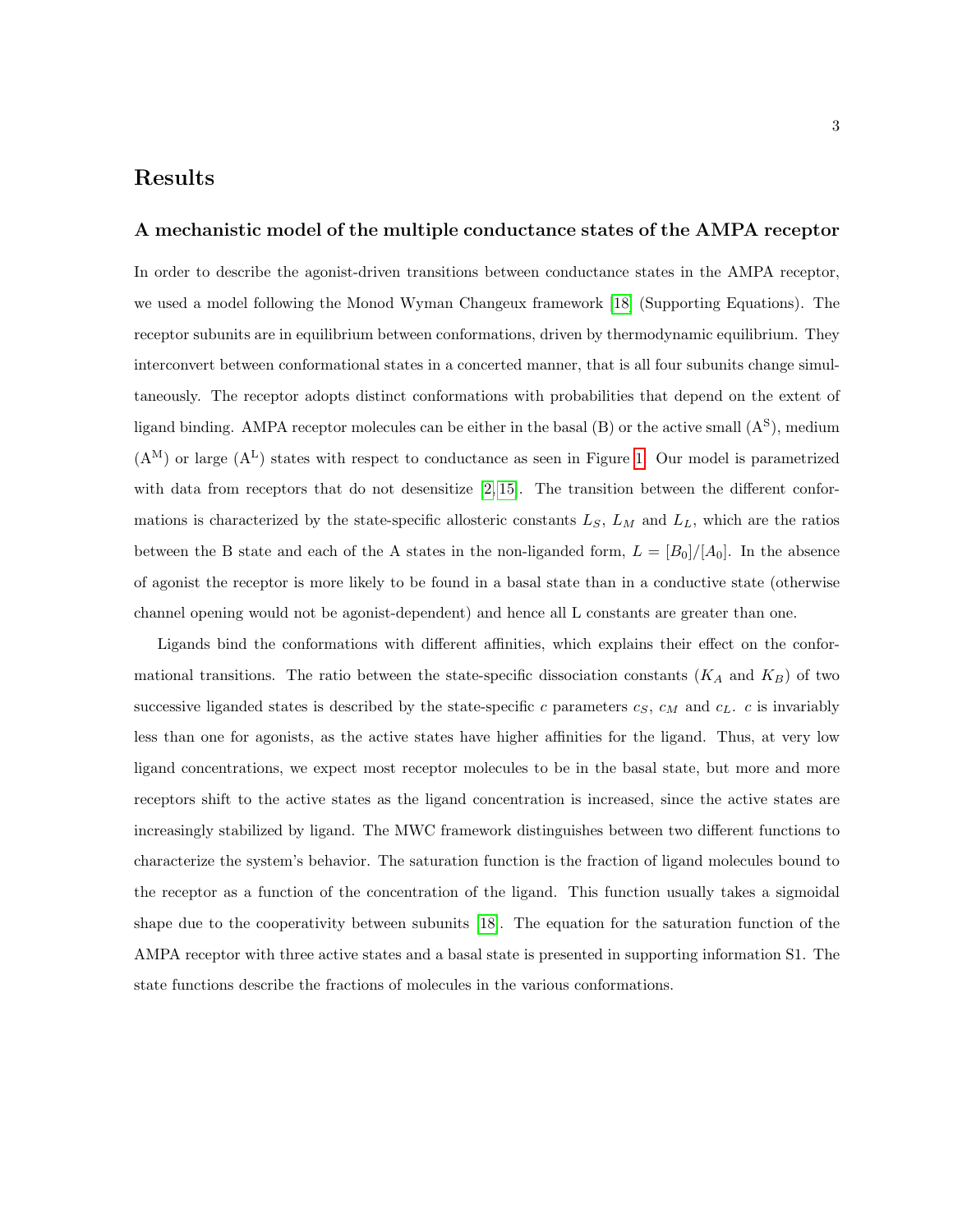# Full and partial agonist effects explained by conductance dependent ligand affinity

In order to investigate whether our model could explain the behavior of native AMPA receptors, we used previously published outside-out patch clamp data. The data were generated from a set of native receptors in developing granule cells in the molecular layer of acute cerebellar slices stimulated by a range of glutamate concentrations in the presence of cyclothiazide to avoid desensitization [\[15\]](#page-11-8). All receptors in this data set showed a tendency to dwell longer in their large conductance states with increased agonist concentrations. To investigate whether the behavior of native AMPA receptors stimulated with 20, 200 and 2000 µM glutamate could be satisfactorily represented by our MWC model, we optimized the dissociation parameters and the ratios between the non-liganded states. The model was able to reproduce the thermodynamic profiles of the single-channels with a Pearson's correlation coefficient of  $R = 0.9521245$  and  $p - value = 7.543 \times 10^{-5}$  as seen in panel A of Figure [2.](#page-15-0)

A drawback of native data sets is the uncontrolled heterogeneity in subunit composition. To test our model on a more reliable data set with respect to the conductance levels, we used data from recombinant receptors in a stable transfection system, namely GluK2(GluR6)/GluA3flip receptors expressed in HEK cells [\[2\]](#page-10-1). It should be noted that GluK2 is a kainate receptor subunit, but this chimera had been used in order to avoid desensitization [\[19\]](#page-12-0) and similar transition behavior has been seen between conductance states in homomeric GluA3flip receptors [\[12\]](#page-11-5). The data comes in the form of relative frequencies of conductances with different concentration of ligands. In order to deconvolute the frequencies of each subconductance state, we wrote an algorithm in Matlab (see Supplemental Materials). We focused the parameter optimization on the data obtained for 1, 2 and 6 µM concentrations of quisqualate. Over this range of concentrations, the model fitted the data with a Pearson's correlation coefficient of  $R = 0.588238$ with  $p - value = 0.01654$  (see Figure [2](#page-15-0) panel B). The only moderately successful correlation between the data and the model in this case reflects the fact that the model could not be fitted well with the data at the highest glutamate concentration. For both native and recombinant receptors, the model predicted that AMPA receptors can visit all conductance states in a non-liganded form. However, with the allosteric constants in Table [1,](#page-18-0) we see that for native receptors, the frequency of the spontaneously open form is  $10^6$  times more common at basal state compared to the large conductance state, hence, the spontaneous open form is decreased with increasing conductance. Table [1](#page-18-0) also lists the dissociation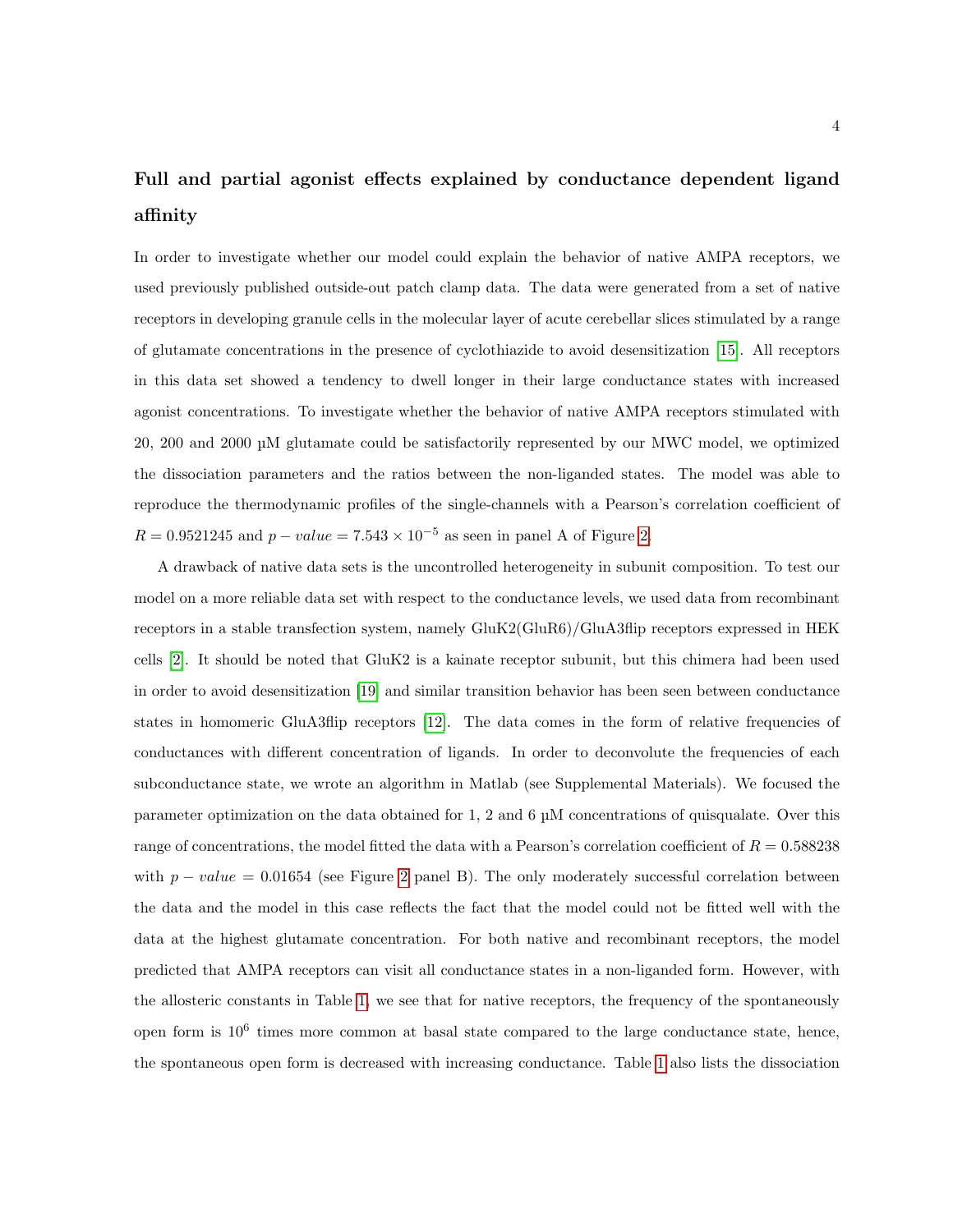constants, which show that the affinity for the different states increased with the conductance state.

Since our data was able to explain the behavior of receptors stimulated with full agonists reasonably well, we next investigated whether we could also explain why partial agonists shift receptors to an active state less efficiently than full agonists. For this we used data obtained on GluR2 homomeric receptors with the L483Y desensitizing mutation expressed in Xenopus laevis oocytes, that were stimulated by 5-substituted willardiines [\[11\]](#page-11-4). Since the system was underdetermined, we assumed that non-liganded states were found in the same ratios as for GluA3/GluK2 receptors and performed only a parameter optimization of the dissociation constants. As seen in the panel C of Figure [2](#page-15-0) and Table [2,](#page-19-0) the smaller partial agonist BrW stabilized the large active state, whereas the larger IW stabilized the medium active state. It is known from other allosteric models that the effect of partial agonists can be explained by stabilization of a different state compared to full agonists [\[20\]](#page-12-1). The effect of BrW can be explained by the dissociation constants, BrW having a higher affinity for the large conductance state and lower affinities for the small and medium states as seen in Table 2. The smaller partial agonist activated the receptor more efficiently than the larger partial agonist. Hence, with the presence of spontaneously active states and increased ligand affinity with conductance level, we can explain why full agonists stabilize the large conductance state and partial agonists stabilize intermediary conductance states of AMPA receptors.

# Stabilization of the large conductance state during the rise phase of a synaptic event

We next investigated whether the maximum conductance state could be stabilized within the rise time of a synaptic event. Upon release in vivo, neurotransmitters are spread and transported away from the synaptic cleft within microseconds, and the level of glutamate in the cleft can reach millimolar concentrations [\[4,](#page-10-4) [21,](#page-12-2)[22\]](#page-12-3). In order to estimate the rise time of a population of receptors in a whole hippocampal neuron we averaged spontaneous whole-cell synaptic currents from wild-type autaptic hippocampal neu-rons as seen in Figure [3.](#page-16-0) The average  $20 - 80\%$  rise time was  $0.53 \text{ ms } \pm 0.13 \text{ ms } (\text{n=7}).$ 

Using the kinetic scheme proposed in Figure [1,](#page-14-0) we formulated a kinetic model (see Supporting Information S1). The forward ligand binding rates were taken from earlier kinetic studies while the off rates were derived from the thermodynamic parameters of GluA3/GluK2 receptors (see Materials and Methods). On rates were assumed to be identical for all states. Differences in affinity were therefore determined solely by off rates.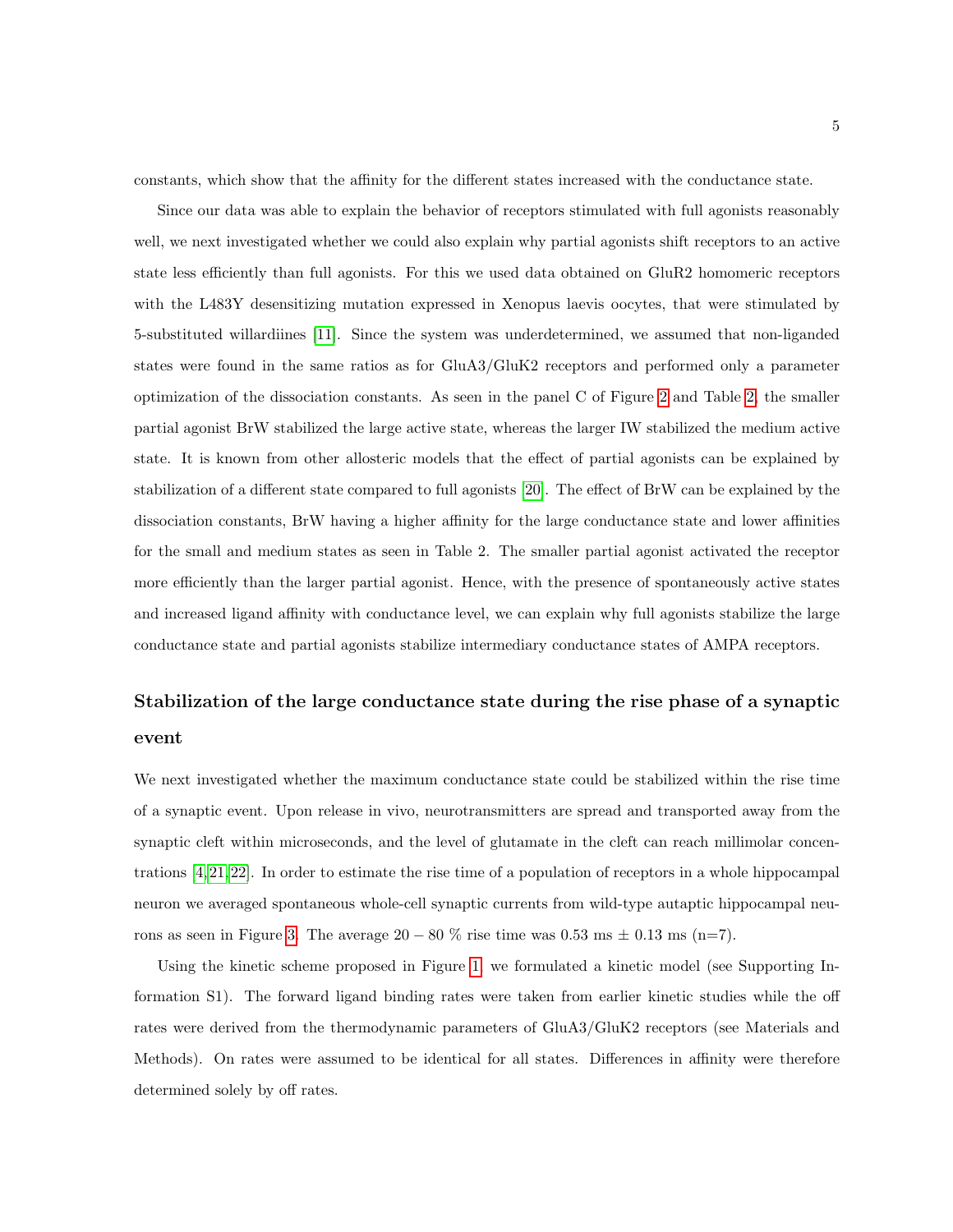We simulated the time course of a population of AMPA receptors to see how fast the conductances were stabilized upon ligand binding according to predictions of our model, for three different concentrations between 1 µM and 1 mM. The higher the starting concentration of the agonist, the faster the population of receptors tends to shift to the large conductance state. With a ligand concentration of 1 mM, the large conductance state is stabilized within the time course, in less than 1 ms as seen in Figure [3](#page-16-0) and Figure [4.](#page-17-0) From the kinetic parameters in Table [3](#page-20-0) we can see that ligand affinity increases with the conductance state, but the stabilization of the large conductance state required interconversion rates that were higher than those seen from single molecule FRET data in GluR2 homomeric receptors [\[23\]](#page-12-4). Figure [3](#page-16-0) shows that the most stable state was the four-liganded large conductance state, which is also the state the system tended towards in the kinetic simulations as a consequence of it being the state with highest affinity.

### Discussion

We have developed a theoretical model in order to formulate a plausible relationship between the conductance states of the AMPA receptor and ligand binding. Our model assumes concerted conformational changes of the receptor subunits, increased ligand affinity with the conductance level, and spontaneous opening of the channel in the absence of ligand. The model can reproduce the thermodynamic behavior of the conductance states upon stimulation with full and partial agonists, as well as the kinetic behavior of a population of receptors in a whole excitatory hippocampal neuron.

#### Ligand binding versus ion channel opening

One of the main predictions of the model is the existence of spontaneous opening of the ion channel. Such events occur at both low and high conductance states, but are less common at high conductance states, as reflected in the allosteric constants in Tables 1 and 2. Structural data which show the direct link between ligand binding and receptor conductance are sparse. However, a full-length GluR2 homomeric receptor has been crystallized bound to an antagonist with the ion pore in a closed conformation [\[24\]](#page-12-5). The structure displays a four-fold symmetry in the channel domain. Single-molecule FRET showed that the ligand binding domain could visit four conformational states by each liganded state [\[23\]](#page-12-4). Assuming that the conformational changes in the ligand binding domain are directly linked to conformational changes in the ion channel, this speaks against the theory that each conductance level should correspond to a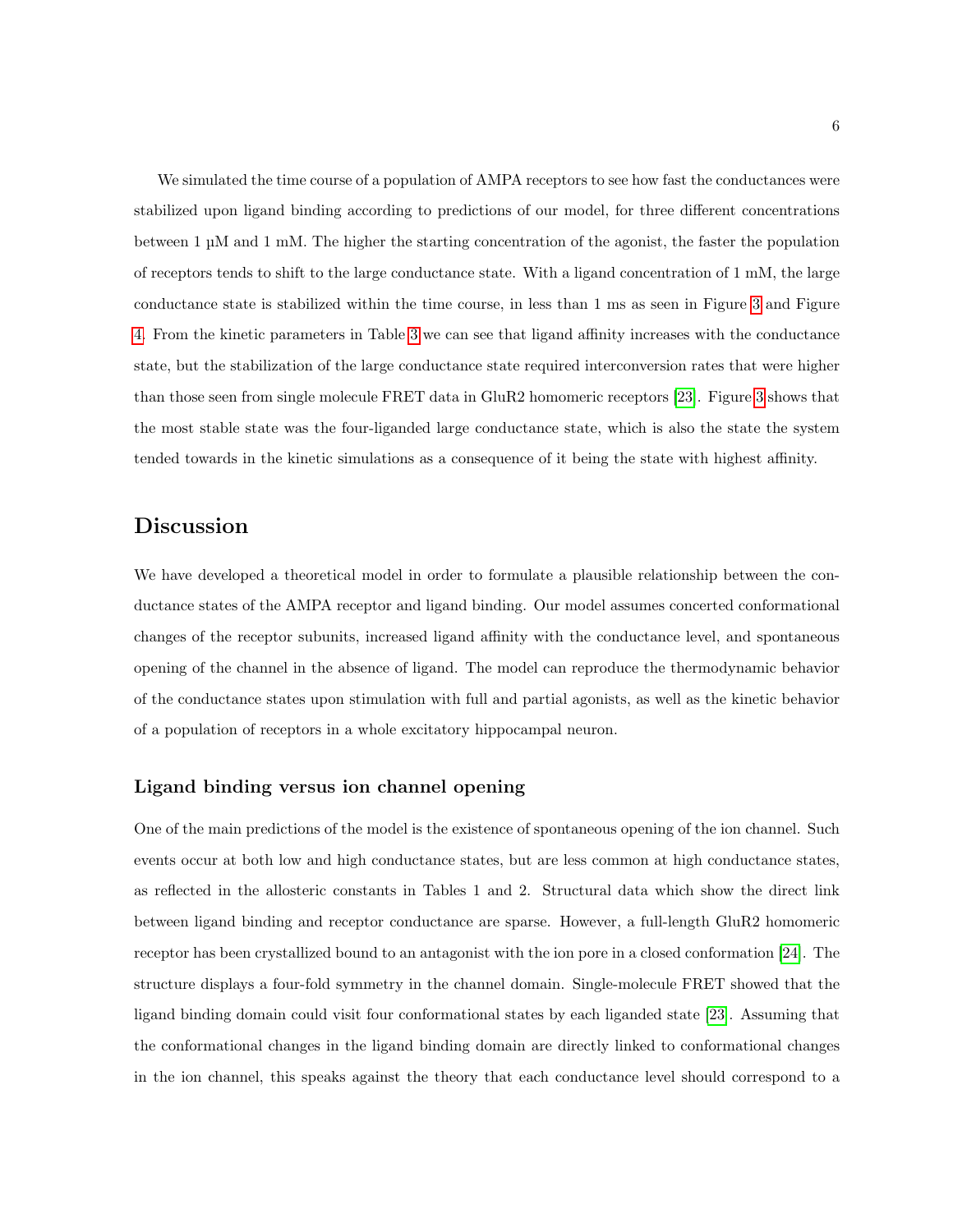specific liganded state. Single-channel data also do not tell us how ligands with different efficacy act on the ion pore. The fact that each liganded state can visit different conductance states also supports cooperation of GluR subunits in opening the pore, and evidence for pre-activation states in which the subunits interact have been seen by crosslinking two ligand binding domains [\[25\]](#page-12-6).

It is important to note the fact that the non-liganded conductance states of ligand-gated ion channels are not only receptor subtype dependent, but they also depend on the expression system and the environment [\[20\]](#page-12-1). For instance at low pH, protons can readily affect the conformation of the pores and this has been seen to have a role in spontaneous opening of some channels [\[9\]](#page-11-2). An interesting question would be the physiological advantage of spontaneously open AMPA receptors. This can be of importance for glial cells that are usually acidic and are known to express AMPA receptors [\[26\]](#page-12-7). The low pH might lead to a higher basal activity of AMPA receptors and thereby contribute to their role in motor activity in these cells [\[27\]](#page-12-8). Another factor that might increase spontaneous opening of AMPA receptors is electrostatic interactions with surrounding phosholipids in the membrane. This could explain why spontaneous openings are dependent on the expression system. For instance voltage-gated potassium channels, which are evolutionarily related to AMPA receptors's transmembrane domains, exhibit a left-shift in the activation curve in the presence of polyunsaturated fatty acids [\[28\]](#page-12-9).

#### Plausibility of the AMPA receptor gating model

We chose an MWC-like concerted model to see if we could explain the relationship between ligand binding and the conductance states of the AMPA receptor, since many of its assumptions are fulfilled by existing data. Other allosteric models are based on sequential openings with ligand binding [\[3–](#page-10-2)[5,](#page-10-3) [29\]](#page-12-10).The MWC theory requires that the protein subunits interconvert between at least two main conformations in a concerted fashion. Hence, the change of conformation is not strictly directed by the binding of a ligand and conformational change of a single ligand binding subunit never occurs, which would likely cause disruption of intersubunit bonds. A consequence is that the state function for the large state does not necessarily overlap with the binding function [\[30\]](#page-12-11). The theory also predicts spontaneously active states. Although originally developed for allosteric enzymes, the theory has been extended to explain behaviour of membrane receptors with several states. It has in particular been used to study the behavior of neurotransmitter receptors such as nicotinic acetylcholine receptor [\[31–](#page-13-0)[33\]](#page-13-1) and of voltage-gated potassium channels [\[34\]](#page-13-2) which possess a transmembrane structure similar to AMPAR's.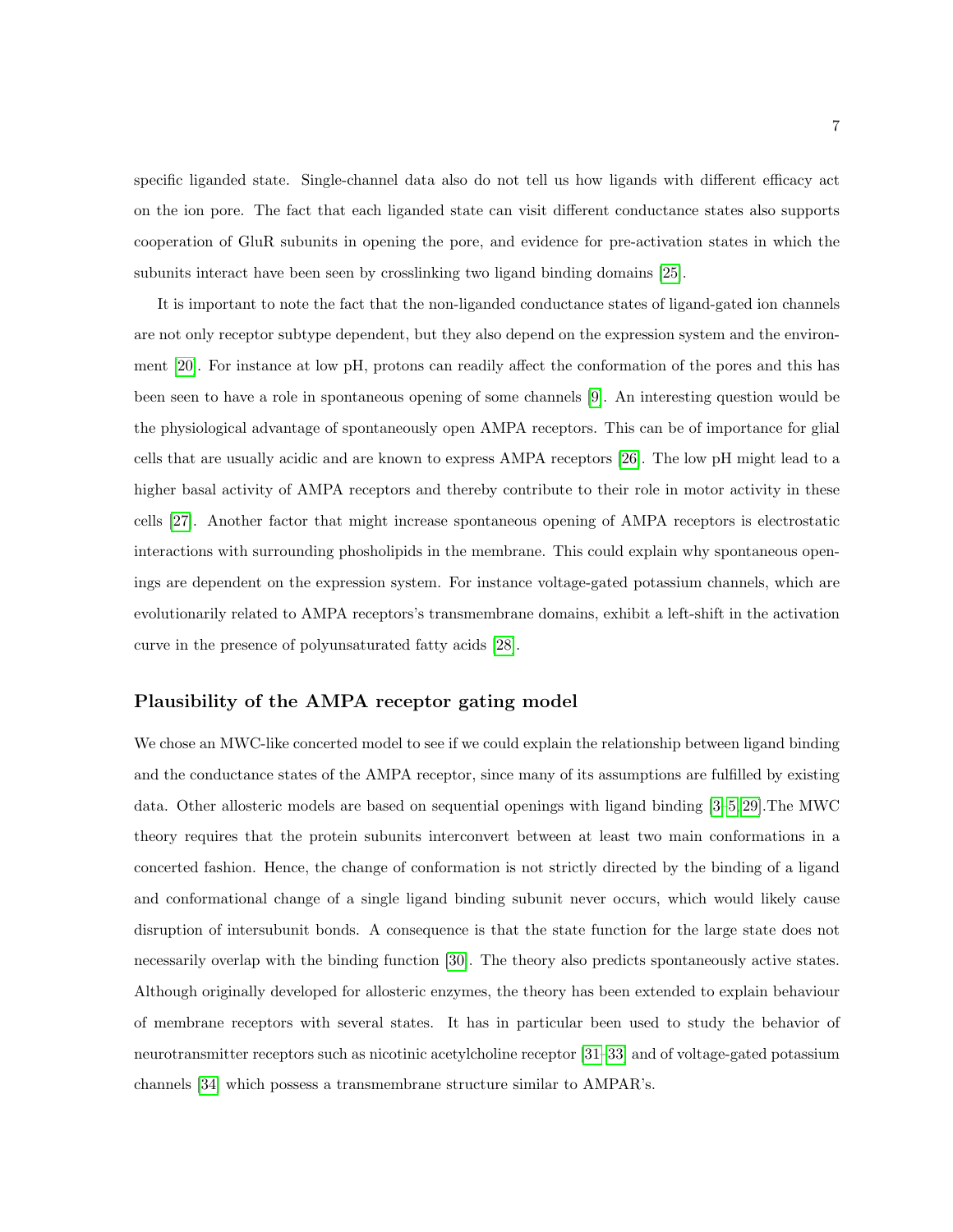It has been hypothesized that the agonist concentration dependence of the three active conductance states visited in native and recombinant AMPA receptors was directly linked to receptor occupancy [\[2,](#page-10-1)[15\]](#page-11-8). For instance, one interpretation of the GluK2/GluA3flip receptor was that it can only be active if it is bound to at least two agonist molecules [\[2,](#page-10-1) [10\]](#page-11-3). In this report we show that these single-channel data sets can also be described by concerted conformational changes, which are not directly linked to the liganded state. The existence of active non-liganded states has been identified for other voltage-gated and ligand-gated ion channels [\[7](#page-11-1)[–9\]](#page-11-2). Our model predicts that both recombinant GluK2/GluA3flip receptors expressed in HEK cells stimulated with quisqualate and native receptors expressed in granular cells stimulated with glutamate visit all conductance states in the non-liganded form. However, the frequency of these spontaneous openings decrease with increased conductance. Further, the model predicts that both quisqualate and glutamate stimulation stabilize the large conductance state, as expected for full agonists. In contrast, fitting single-channel data of homomeric GluR2 channels expressed in oocytes that were stimulated with the BrW and IW to the model predicted a stabilization of the large and the medium conductance states respectively, reflecting the ability of partial agonists to stabilize any state.

At this stage, the experimental insights necessary to elucidate the agonist concentration dependence of the conductance states are restricted by the limitations of the experimental measurements. A thorough kinetic analysis of the receptor by locking single channels into each possible liganded state with the use of a photoaffinity analogue to glutamate could be useful in confirming the kinetic framework we have suggested to explain the conductance states [\[35\]](#page-13-3). Another possibility would be to perform single-channel recordings with a mutation in one of the ligand-binding domains. However, since low conductance states are infrequent at highly liganded states this will probably be a time-consuming project.

Our modeling suggests that describing the behavior of the AMPAR conductance states with a concerted model could improve existing models of synaptic plasticity, and in particular models of the biochemical cascade underlying LTP. In turn this could increase our understanding of the processed underlying learning and memory.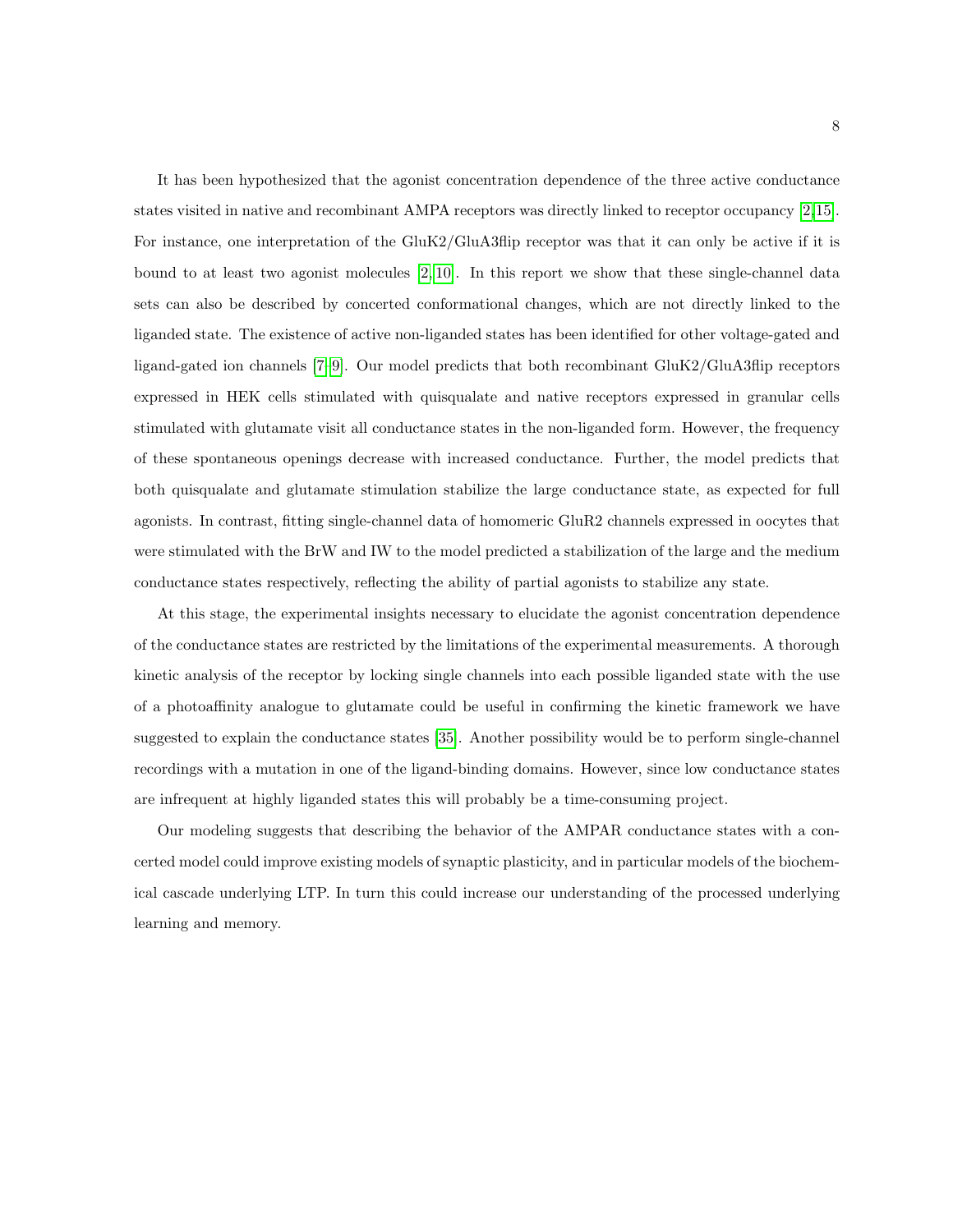### Materials and Methods

#### Preparation, electrophysiology and data analysis of autaptic neurons

Hippocampal neurons were cultured on astrocyte islands as previously described [\[36\]](#page-13-4). Single-electrode whole-cell voltage-clamp measurements were carried out on embryonic neurons, growing individually on an island between days 12 to 18 after culture. Neurons were voltage-clamped at -70 mV and depolarized to 0 mV for 2 ms to evoke an unclamped action potential. Cells with a response inferior to 500 pA were excluded. For measurements we used an Axopatch 200B amplifier (Molecular Devices) and the Clampex 10.0 software from Molecular Devices. Data acquisition was done at a sampling rate of 10 kHz and low-pass filtered at 3kHz. The series resistance ranged between 7 and 15 MOhm and was compensated for.

The extracellular medium contained 136 mM NaCl, 2.5 mM KCl, 10 mM glucose, 10 mM HEPES, 2 mM CaCl2, 4 mM MgCl2 and the internal solution contained 140 mM potassium gluconate, 10 mM HEPES, 1 mM EGTA, 4.6 mM MgCl2, 4 mM Na-ATP, 15 mM creatine phosphate, and 50 U/ml phosphocreatine kinase. To identify excitatory neurons 3 mM KA was applied for 2 s.

#### Simulations

The state functions were plotted with MatLab, using parameter values obtained with the parameter optimization in COPASI as described below [\[37\]](#page-13-5). Timecourse simulations of the kinetic transitions between different conductance substates were done in STOIC [\[30\]](#page-12-11), a program specifically developed for ligand-gated ion channels and COPASI. The data convolution code was written in MatLab. Models and simulations were encoded in SBML [\[38\]](#page-13-6) and SED-ML [\[39\]](#page-13-7) respectively and submitted to BioModels Database [\[40\]](#page-13-8) with the identifier MODEL1407160000.

#### The fitting problem

To determine the optimal parameter values for the thermodynamic model using the available data set [\[2\]](#page-10-1), we formulated the objective function as the sum of squares between the logarithm (base 10) of the observed frequency of the conductance states and the logarithm of the theoretical value. The purpose of the logarithm function was to give compatible weights to the frequencies of the different states, as the state functions were later plotted in a semilogarithmic scale. In the equations below, G represents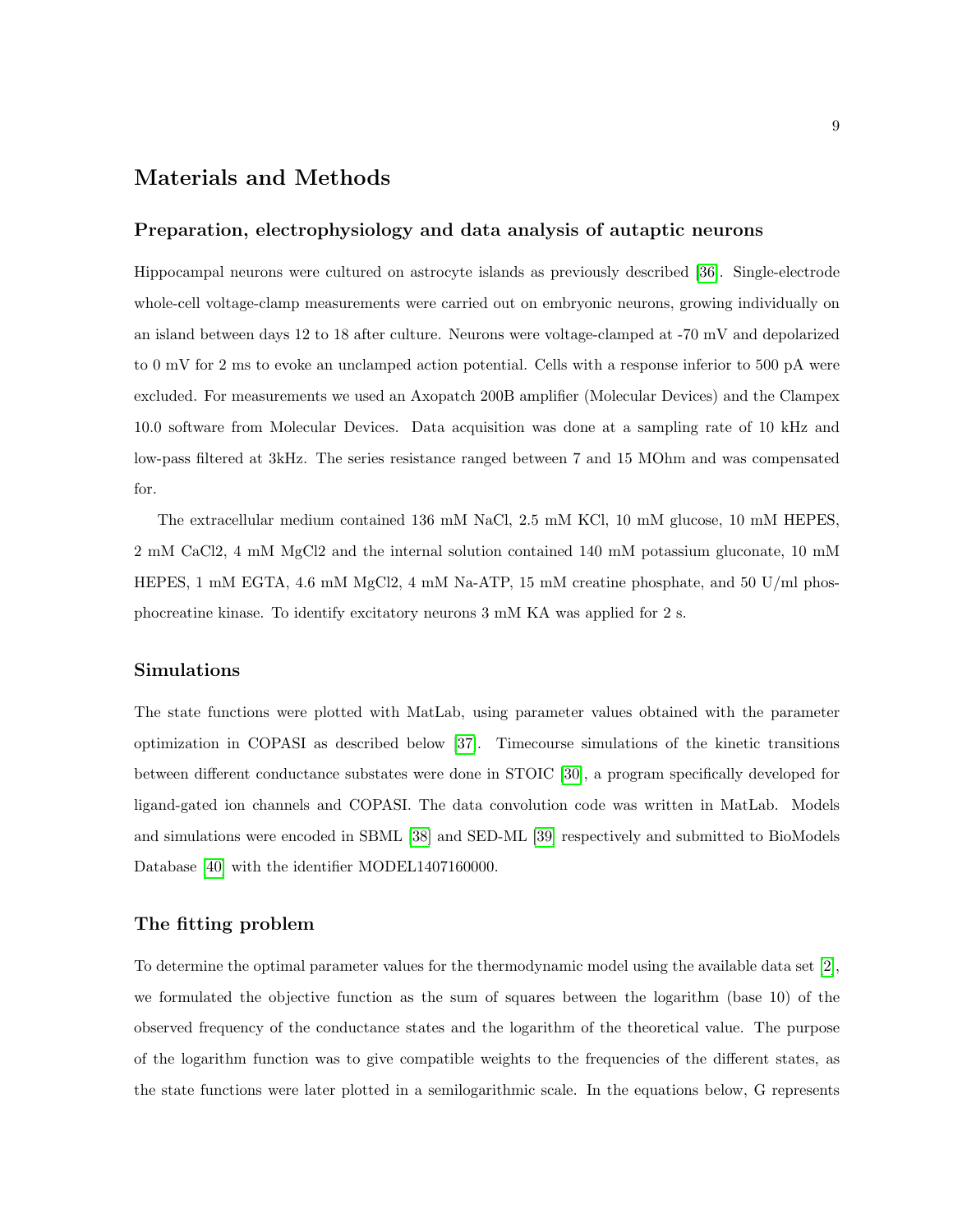the ligand concentration, and each of the equations 1 to 4 give the square of the difference between the logarithm of a specific state function subtracted by the logarithm of the experimental value of the frequency of a state  $y_{ij}$  at a certain concentration. The experimental values belong to a matrix  $y$ , where the rows represent the four different states and the columns represent the different concentrations. To keep the parameters within a biological range, we restricted Ls between 1 and  $10^6$ , and Ks between  $10^{-10}$ and 10<sup>-3</sup>. These constraints gave a wide parameter space as seven parameters were to be determined over large intervals, thus, we tried to avoid using a brute force method. Moreover, the non-linearity of the objective function rendered it unsuitable to minimize with a gradient method as they tend to converge to local minima. A genetic algorithm has thus been chosen to find the global minimum [\[41\]](#page-13-9). We chose the built-in genetic algorithm of Copasi [\[37\]](#page-13-5).

$$
B_G = \left(\log\left(\frac{\frac{1}{L_B}(1 + \frac{G}{K_B})^4}{\frac{1}{L_S}(1 + \frac{G}{K_S})^4 + \frac{1}{L_M}(1 + \frac{G}{K_M})^4 + \frac{1}{L_L}(1 + \frac{G}{K_L})^4 + (1 + \frac{G}{K_B})^4}\right) - \log(y_{41})\right)^2\tag{1}
$$

$$
S_G = \left(\log\left(\frac{\frac{1}{L_S}\left(1 + \frac{G}{K_S}\right)^4}{\frac{1}{L_S}\left(1 + \frac{G}{K_S}\right)^4 + \frac{1}{L_M}\left(1 + \frac{G}{K_M}\right)^4 + \frac{1}{L_L}\left(1 + \frac{G}{K_L}\right)^4 + \left(1 + \frac{G}{K_B}\right)^4}\right) - \log(y_{31})\right)^2\tag{2}
$$

$$
M_G = \left(\log\left(\frac{\frac{1}{L_M}(1 + \frac{G}{K_M})^4}{\frac{1}{L_S}(1 + \frac{G}{K_S})^4 + \frac{1}{L_M}(1 + \frac{G}{K_M})^4 + \frac{1}{L_L}(1 + \frac{G}{K_L})^4 + (1 + \frac{G}{K_B})^4}\right) - \log(y_{21})\right)^2\tag{3}
$$

$$
L_G = \left(\log\left(\frac{\frac{1}{L_L}\left(1 + \frac{G}{K_L}\right)^4}{\frac{1}{L_S}\left(1 + \frac{G}{K_S}\right)^4 + \frac{1}{L_M}\left(1 + \frac{G}{K_M}\right)^4 + \frac{1}{L_L}\left(1 + \frac{G}{K_L}\right)^4 + \left(1 + \frac{G}{K_B}\right)^4}\right) - \log(y_{11})\right)^2\tag{4}
$$

$$
Objective function = \sum_{i=1}^{c} L_G + \sum_{i=1}^{c} M_G + \sum_{i=1}^{c} S_G + \sum_{i=1}^{c} B_G
$$
 (5)

#### Inference of kinetic parameters from thermodynamic parameters

$$
L_S = \frac{[B_0]}{[A_0^S]} = \frac{^{SB}k}{^{BS}k}
$$

$$
L_M = \frac{[B_0]}{[A_0^M]} = L_S \times \frac{^{MS}k}{^{SM}k}
$$

$$
L_L = \frac{[B_0]}{[A_0^L]} = L_S \times \frac{^{MS}k}{^{SM}k} \times \frac{^{LM}k}{^{ML}k}
$$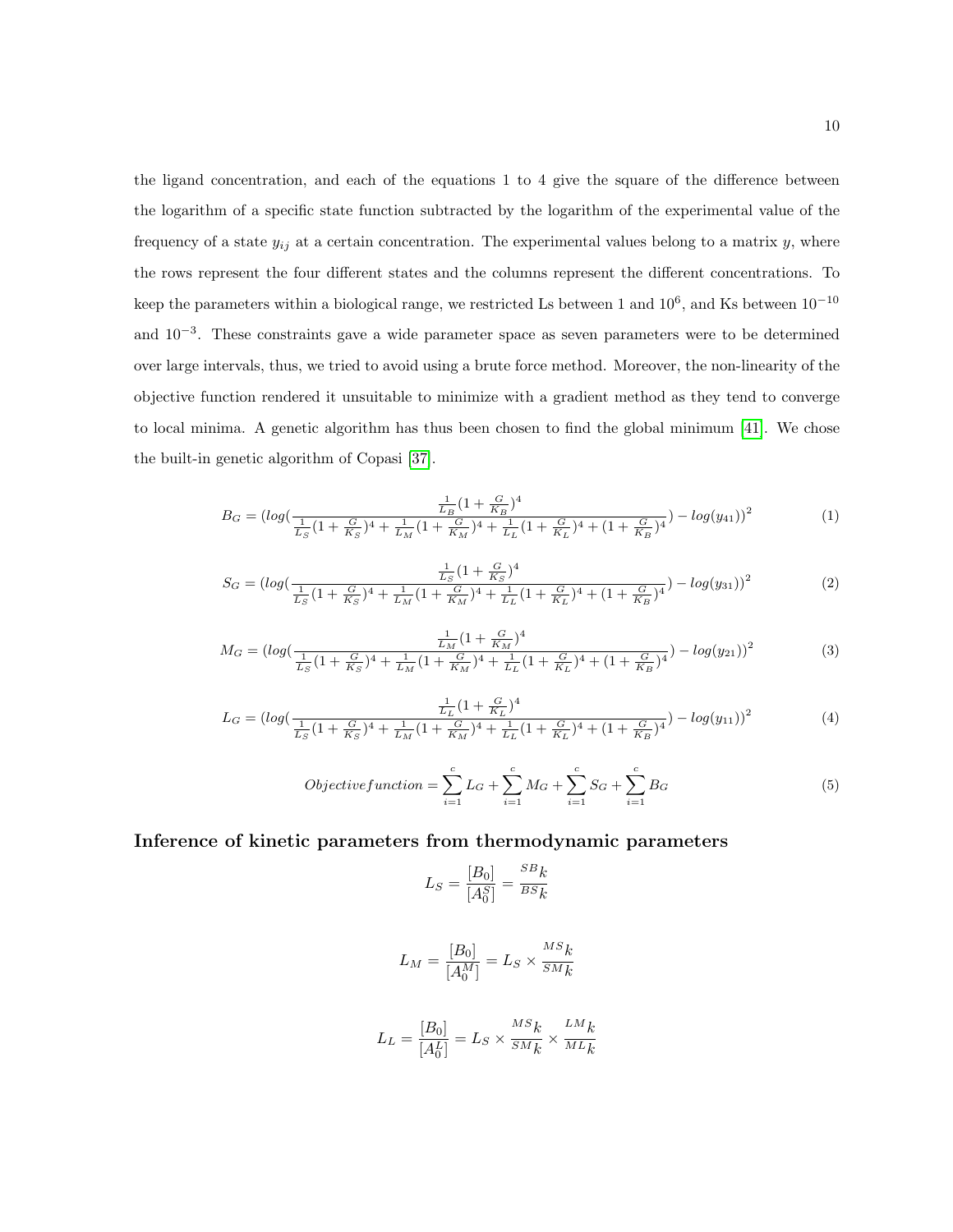$$
K_B = \frac{B k_{off}}{B k_{on}}
$$

$$
K_S = \frac{S k_{off}}{S k_{on}}
$$

$$
K_M = \frac{M k_{off}}{M k_{on}}
$$

$$
K_L = \frac{L k_{off}}{L L}
$$

 $L_{k_{on}}$ 

### Acknowledgments

We would like to thank Lukas Endler, James Lu and Melanie Stefan for advice on parameter optimization. Our gratitude also goes to thesis committee members at Karolinska Institutet for valuable discussions and tutors at the single-channel summer school at University College London.

## <span id="page-10-0"></span>References

- 1. Traynelis SF, Wollmuth LP, McBain CJ, Menniti FS, Vance KM, et al. (2010) Glutamate receptor ion channels: structure, regulation, and function. Pharmacological reviews 62: 405–496.
- <span id="page-10-1"></span>2. Rosenmund C, Stern-Back Y, Stevens C (1998) The tetrameric structure of a glutamate receptor channel. Science 280: 1596-1599.
- <span id="page-10-2"></span>3. Jonas P, Major G, Sakmann B (1993) Quantal components of unitary EPSCs at the mossy fibre synapse on CA3 pyramidal cells of rat hippocampus. J Physiol 472: 615–663.
- <span id="page-10-4"></span>4. Diamond JS, Jahr CE (1997) Transporters buffer synaptically released glutamate on a submillisecond time scale. J Neurosci 17: 4672–4687.
- <span id="page-10-3"></span>5. Raghavachari S, Lisman JE (2004) Properties of quantal transmission at CA1 synapses. J Neurophysiol 92: 2456–2467.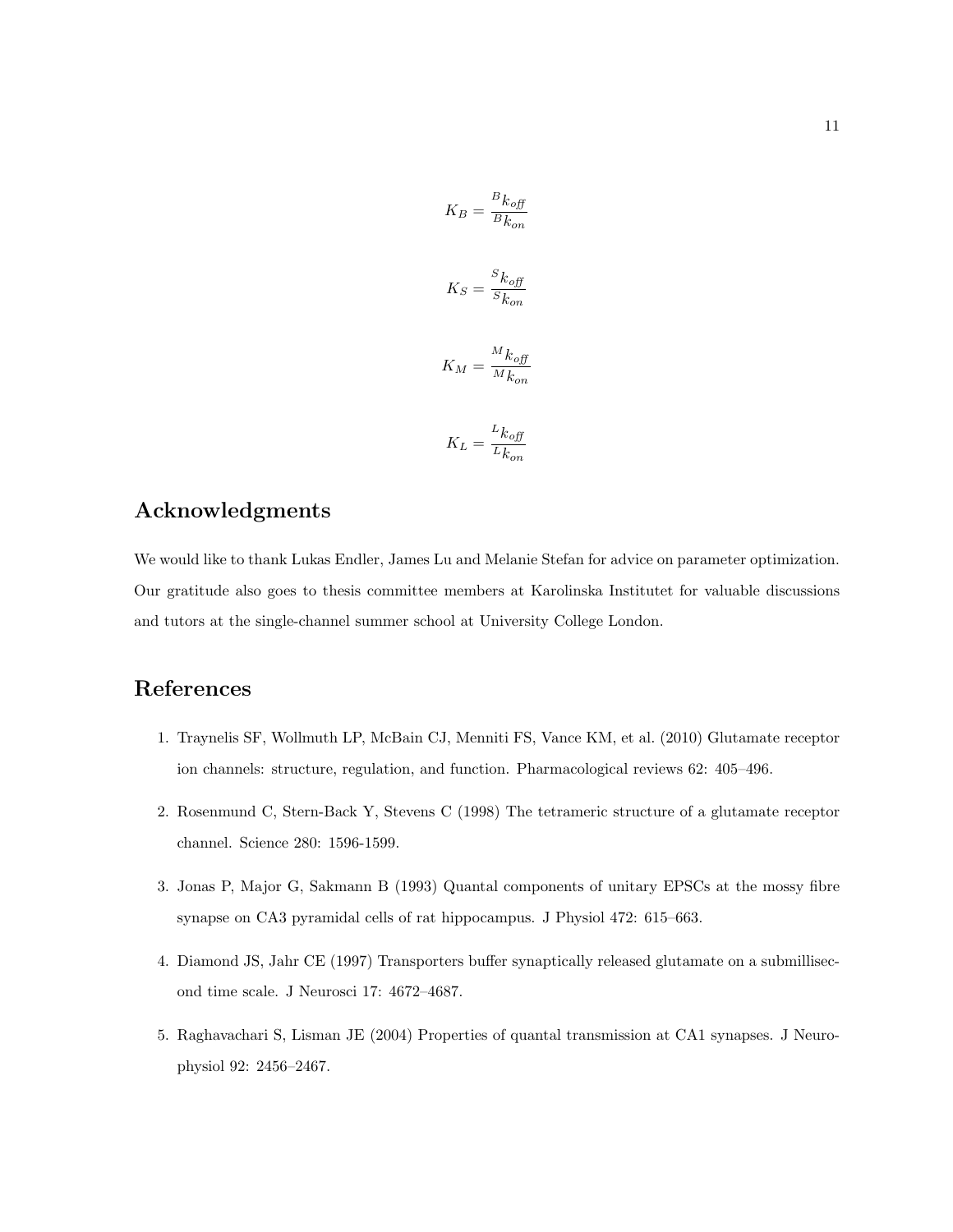- <span id="page-11-1"></span><span id="page-11-0"></span>6. Stern-Bach Y (2004) AMPA receptor activation; not a square dance. Neuron 41: 309–311.
- 7. Jackson M (1984) Spontaneous openings of the acetylcholine receptor channel. Proc Natl Acad Sci USA 81: 3901-3904.
- 8. Turecek R, Vlachova V, Vyklicky L (1997) Spontaneous openings of NMDA receptor channels in cultured rat hippocampal neurons. Eur J Neurosci 9: 1999–2008.
- <span id="page-11-2"></span>9. Bocquet N, Nury H, Baaden M, Poupon CL, Changeux JP, et al. (2009) X-ray structure of a pentameric ligand-gated ion channel in an apparently open conformation. Nature 457: 111–114.
- <span id="page-11-3"></span>10. Jin R, Banke TG, Mayer ML, Traynelis SF, Gouaux E (2003) Structural basis for partial agonist action at ionotropic glutamate receptors. Nat Neurosci 6: 803–810.
- <span id="page-11-4"></span>11. Gebhardt C, Cull-Candy SG (2006) Influence of agonist concentration on AMPA and kainate channels in CA1 pyramidal cells in rat hippocampal slices. J Physiol 573: 371–394.
- <span id="page-11-6"></span><span id="page-11-5"></span>12. Gouaux E (2004) Structure and function of AMPA receptors. J Physiol 554: 249–253.
- 13. Hansen KB, Yuan H, Traynelis SF (2007) Structural aspects of AMPA receptor activation, desensitization and deactivation. Curr Opin Neurobiol 17: 281–288.
- <span id="page-11-7"></span>14. Armstrong N, Gouaux E (2000) Mechanisms for activation and antagonism of an AMPA-sensitive glutamate receptor: crystal structures of the GluR2 ligand binding core. Neuron 28: 165–181.
- <span id="page-11-8"></span>15. Smith TC, Howe JR (2000) Concentration-dependent substate behavior of native AMPA receptors. Nat Neurosci 3: 992–997.
- 16. Smith TC, Wang LY, Howe JR (2000) Heterogeneous conductance levels of native AMPA receptors. J Neurosci 20: 2073–2085.
- <span id="page-11-9"></span>17. Cull-Candy SG, Usowicz MM (1987) Multiple-conductance channels activated by excitatory amino acids in cerebellar neurons. Nature 325: 525–528.
- <span id="page-11-10"></span>18. Monod J, Wyman J, Changeux J (1965) On the nature of allosteric transitions: a plausible model. J Mol Biol 12: 88–118.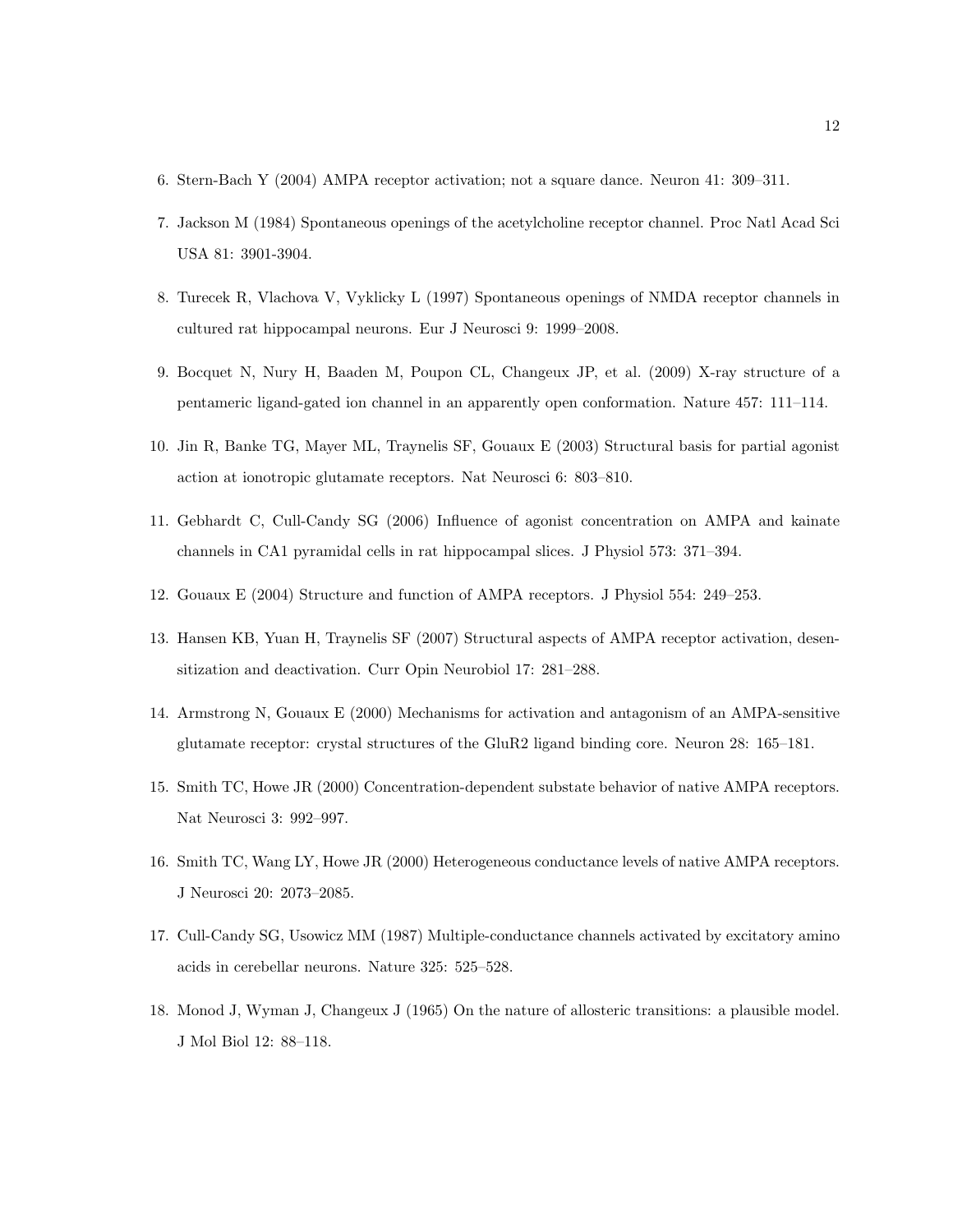- <span id="page-12-0"></span>19. Stern-Bach Y, Bettler B, Hartley M, Sheppard P, O'Hara P, et al. (1994) Agonist selectivity of glutamate receptors is specified by two domains structurally related to bacterial amino acid-binding proteins. Neuron .
- <span id="page-12-2"></span><span id="page-12-1"></span>20. Changeux JP, Edelstein SJ (1998) Allosteric receptors after 30 years. Neuron 21: 959–980.
- 21. Lisman JE, Raghavachari S, Tsien RW (2007) The sequence of events that underlie quantal transmission at central glutamatergic synapses. Nat Rev Neurosci 8: 597–609.
- <span id="page-12-3"></span>22. Clements JD, Lester RA, Tong G, Jahr CE, Westbrook GL (1992) The time course of glutamate in the synaptic cleft. Science 258: 1498–1501.
- <span id="page-12-4"></span>23. Landes CF, Rambhadran A, Taylor JN, Salatan F, Jayaraman V (2011) Structural landscape of isolated agonist-binding domains from single AMPA receptors. Nat Chem Biol 7: 168–173.
- <span id="page-12-5"></span>24. Sobolevsky AI, Rosconi MP, Gouaux E (2009) X-ray structure, symmetry and mechanism of an AMPA-subtype glutamate receptor. Nature 462: 745–756.
- <span id="page-12-6"></span>25. Lau AY, Salazar H, Blachowicz L, Ghisi V, Plested AJR, et al. (2013) A conformational intermediate in glutamate receptor activation. Neuron 79: 492–503.
- <span id="page-12-7"></span>26. Lu M, Choo CH, Hu LF, Tan BH, Hu G, et al. (2010) Hydrogen sulfide regulates intracellular ph in rat primary cultured glia cells. Neurosci Res 66: 92–98.
- <span id="page-12-8"></span>27. Saab AS, Neumeyer A, Jahn HM, Cupido A, Simek AAM, et al. (2012) Bergmann glial AMPA receptors are required for fine motor coordination. Science 337: 749–753.
- <span id="page-12-9"></span>28. Tigerholm J, Borjesson SI, Lundberg L, Elinder F, Fransen E (2012) Dampening of hyperexcitability in ca1 pyramidal neurons by polyunsaturated fatty acids acting on voltage-gated ion channels. PLoS One 7: e44388.
- <span id="page-12-10"></span>29. Koshland DE, Nemethy G, Filmer D (1966) Comparison of experimental binding data and theoretical models in proteins containing subunits. Biochemistry 5: 365–385.
- <span id="page-12-11"></span>30. Edelstein SJ, Schaad O, Changeux JP (1997) Single binding versus single channel recordings: a new approach to study ionotropic receptors. Biochemistry 36: 13755–13760.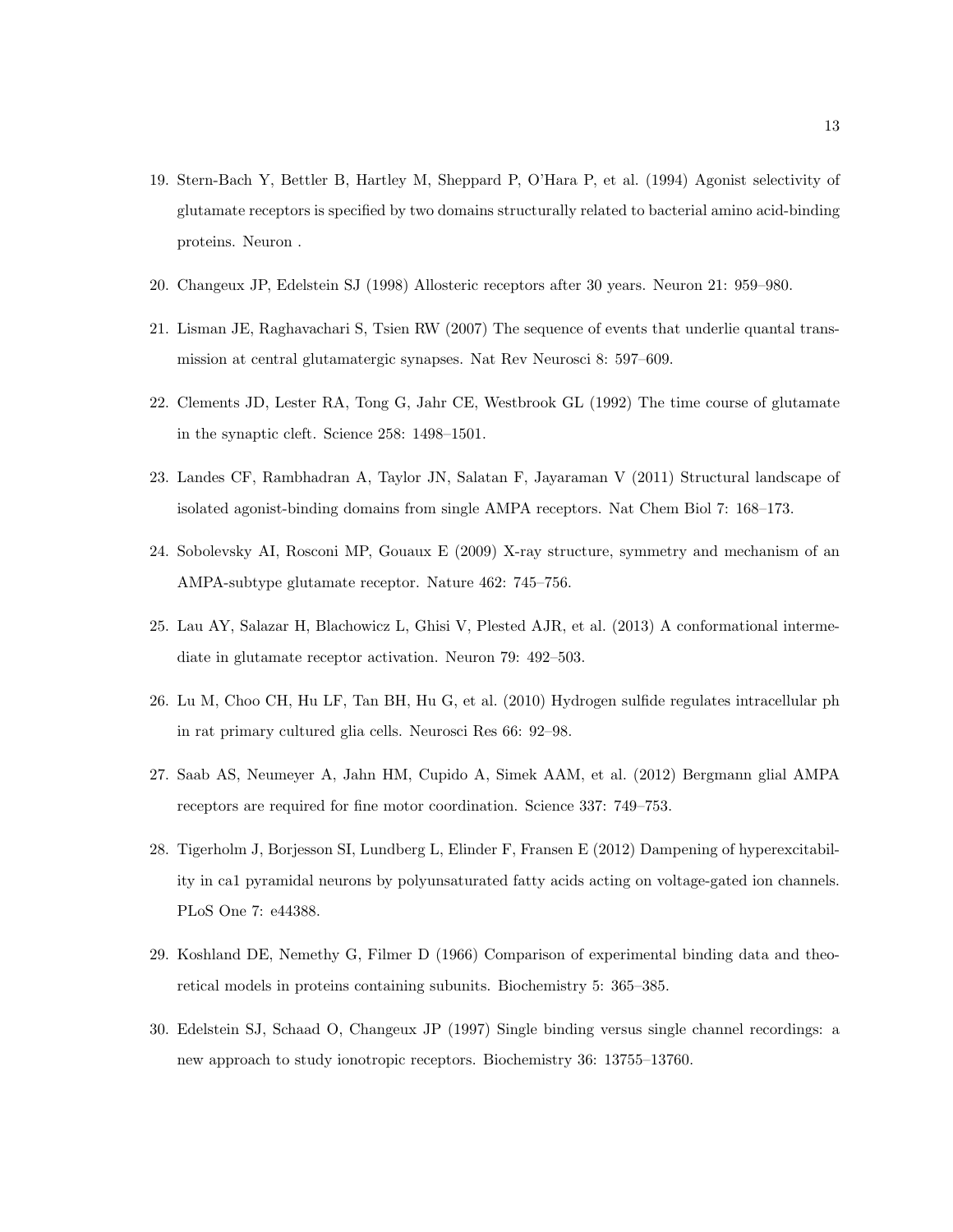- <span id="page-13-0"></span>31. Edelstein SJ, Schaad O, Henry E, Bertrand D, Changeux JP (1996) A kinetic mechanism for nicotinic acetylcholine receptors based on multiple allosteric transitions. Biol Cybern 75: 361–379.
- 32. Prince RJ, Sine SM (1999) Acetylcholine and epibatidine binding to muscle acetylcholine receptors distinguish between concerted and uncoupled models. J Biol Chem 274: 19623–19629.
- <span id="page-13-1"></span>33. Calimet N, Simoes M, Changeux JP, Karplus M, Taly A, et al. (2013) A gating mechanism of pentameric ligand-gated ion channels. Proc Natl Acad Sci U S A 110: E3987–E3996.
- <span id="page-13-2"></span>34. Horrigan FT, Aldrich RW (2002) Coupling between voltage sensor activation, Ca2+ binding and channel opening in large conductance (bk) potassium channels. J Gen Physiol 120: 267–305.
- <span id="page-13-3"></span>35. Ruiz M, Karpen JW (1999) Opening mechanism of a cyclic nucleotide-gated channel based on analysis of single channels locked in each liganded state. J Gen Physiol 113: 873–895.
- <span id="page-13-4"></span>36. Bekkers JM, Stevens CF (1991) Excitatory and inhibitory autaptic currents in isolated hippocampal neurons maintained in cell culture. Proc Natl Acad Sci U S A 88: 7834–7838.
- <span id="page-13-5"></span>37. Hoops S, Sahle S, Gauges R, Lee C, Pahle J, et al. (2006) Copasi–a COmplex PAthway SImulator. Bioinformatics 22: 3067–3074.
- <span id="page-13-6"></span>38. Hucka M, Finney A, Sauro HM, Bolouri H, Doyle JC, et al. (2003) The systems biology markup language (sbml): a medium for representation and exchange of biochemical network models. Bioinformatics 19: 524-531.
- <span id="page-13-7"></span>39. Waltemath D, Adams R, Bergmann FT, Hucka M, Kolpakov F, et al. (2011) Reproducible computational biology experiments with sed-ml–the simulation experiment description markup language. BMC Syst Biol 5: 198.
- <span id="page-13-8"></span>40. Le Novère N, Bornstein B, Broicher A, Courtot M, Donizelli M, et al. (2006) Biomodels database: a free, centralized database of curated, published, quantitative kinetic models of biochemical and cellular systems. Nucleic Acids Res 34: D689-D91.
- <span id="page-13-9"></span>41. Wang Q (1997) Using genetic algorithms to optimize model parameters. Environmental Modelling and Software 12.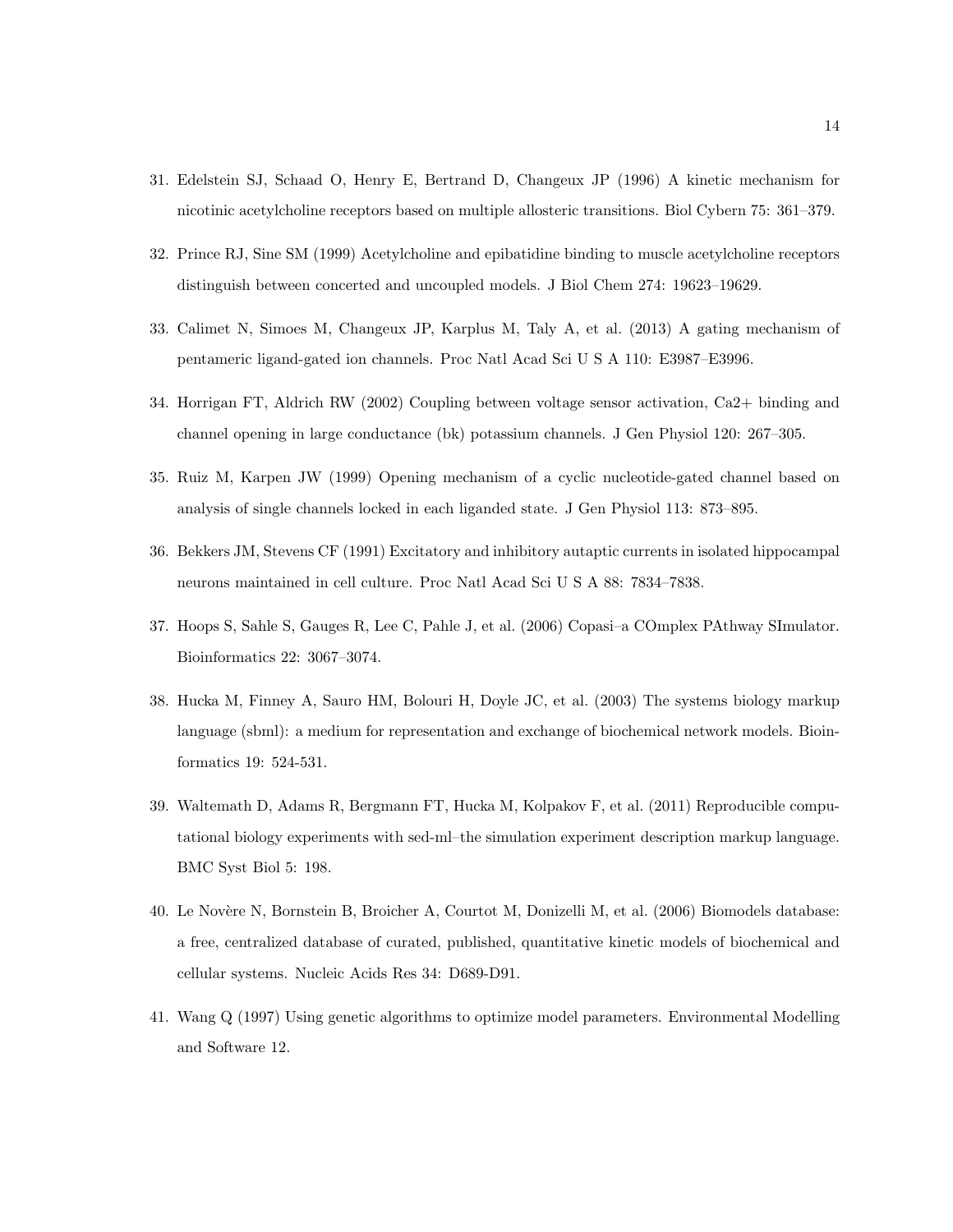## <span id="page-14-0"></span>Figure Legends



Figure 1. Kinetic scheme of the AMPAR conductance states. The receptor can appear in either a basal (B), small (S), medium (M) or large (L) conductance state as shown on the horizontal axis. Receptors can be in any state with any binding site occupancy.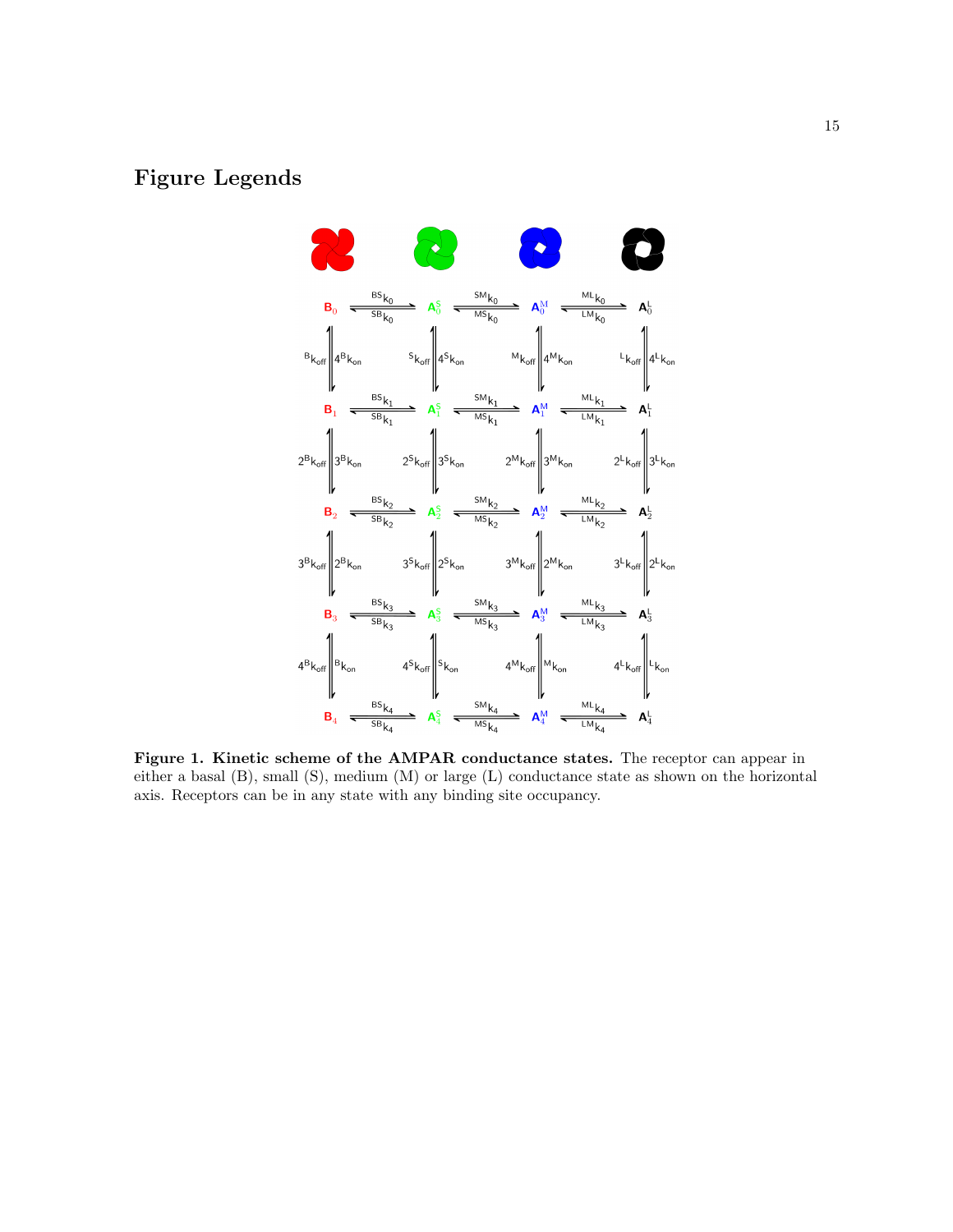<span id="page-15-0"></span>

Figure 2. Effects of full and partial agonists.  $(A)$  shows the small, medium and large conductance states upon stimulation with glutamate where the large state is stabilized (Supporting model S1). The relative frequency of the small conductance state (green line) is 0.6 at a ligand concentration of 1 µM and decreases when the ligand concentration is increased, whereas the medium conductance state (blue line) reaches its peak at a concentration above 0.1 µM and most receptors are found in the large conductance state (black line) at 10 µM. The dots represent experimental data [\[15\]](#page-11-8). (B) stabilization of GluA3/GluK2 receptor large conductance state upon stimulation with quisqualate [\[2\]](#page-10-1) (Supporting model S2). The relative frequencies of the basal state (red line) and small state (green line) of the receptor are 0.7 and 0.25 at 1 µM and decrease when ligand concentration is increased, whereas the medium (blue) and large (black) conductance states increase and reach 0.1 and 0.9 respectively at 1 mM. The line in magenta shows the saturation function. (C) stabilization of GluR2 homomeric receptors intermediate conductance state upon stimulation with large willardiines (Supporting model S3). The relative frequencies of the small state (red line) is decreased and the medium (green) and large (black) states are increased when the ligand concentration increases at stimulation with both BrW and IW. At a ligand concentration of 10 mM the relative frequency of the medium state was 0.65 and 0.35 at stimulation with IW (dashed) and BrW (solid) respectively [\[10\]](#page-11-3).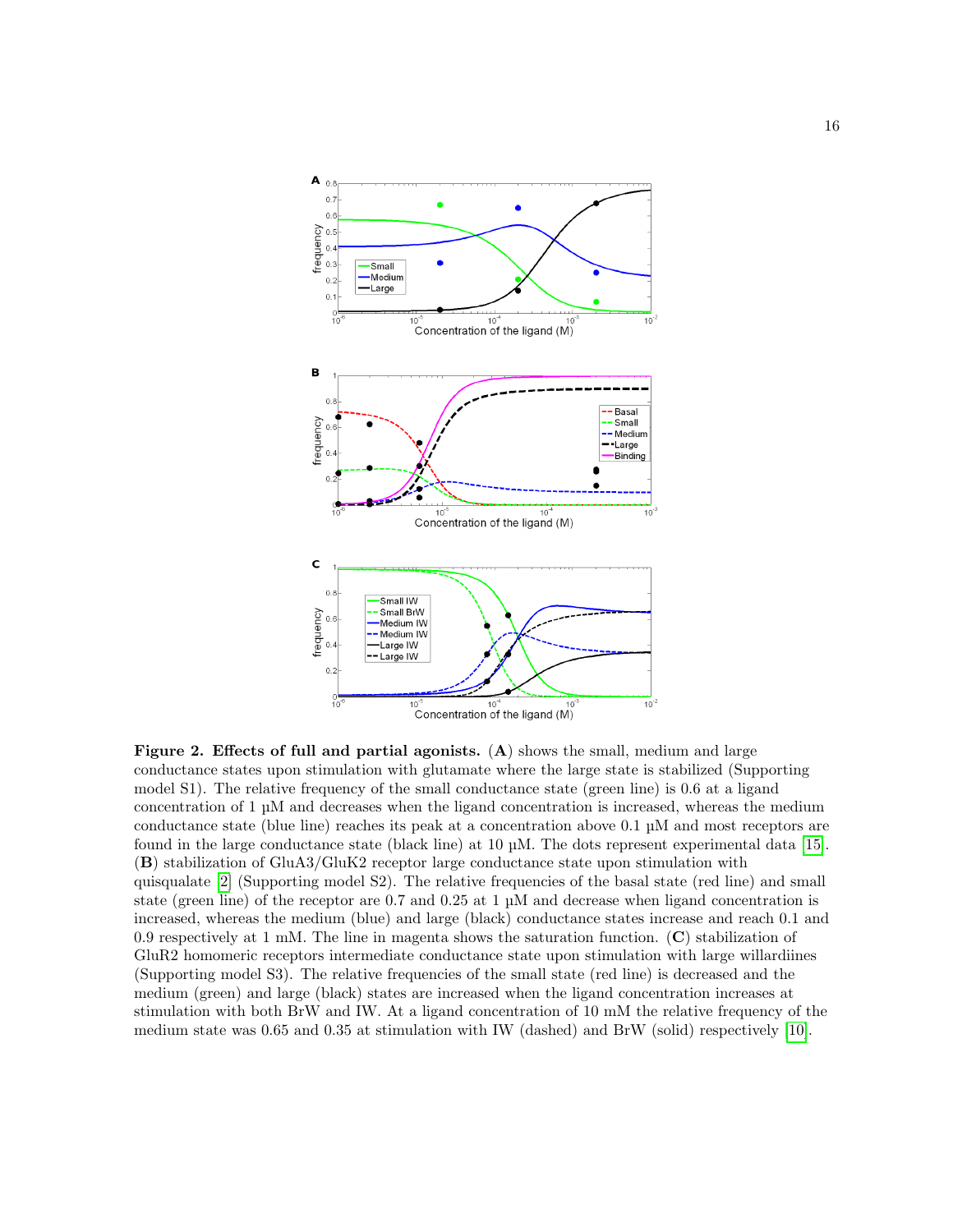<span id="page-16-0"></span>

Figure 3. Kinetic behaviour of synaptic AMPARs. (A) The blue trace shows the average synaptic current, which reaches its peak within fractions of  $ms$  ( $n=7$ ). The black bar represents the depolarisation of the pre-synapic terminal. (B) Kinetics of the subconductance states of an AMPA receptor population (Supporting model S4). Left plot, deterministic simulation of a population of GluA3/GluK2 receptors by 1 µM of agonist. Right plot, stochastic simulation of a population of 50 receptors. Only the most populated states are represented for sake of clarity.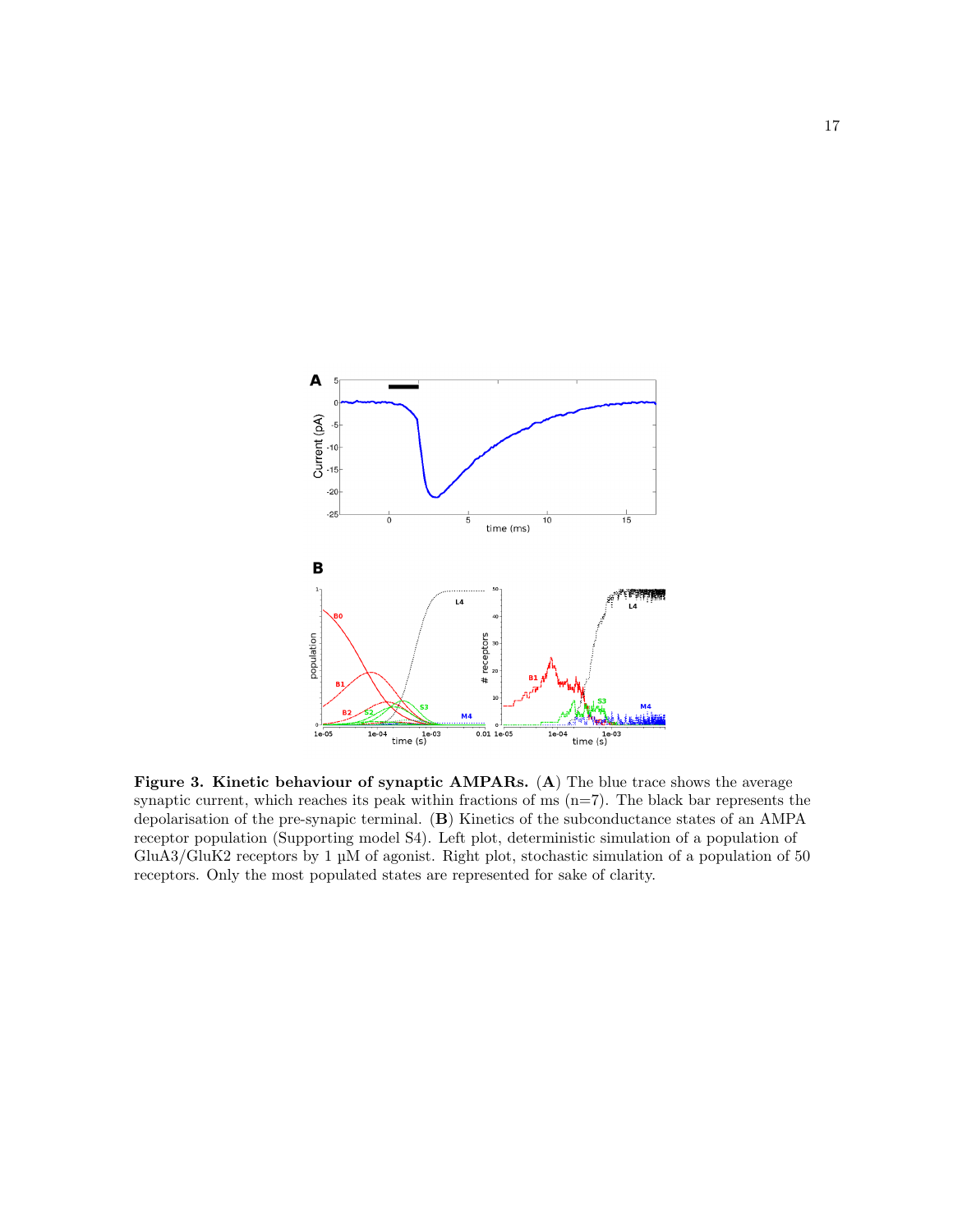<span id="page-17-0"></span>

Figure 4. State transitions of a single channel. A single channel progresses from a non-liganded basal state to a fully liganded large open state within 0.4 ms upon stimulation with 1 µM full agonist (the original STOIC model is provided as Supporting model S4). It should be noted that the simulation is stochastic and this is one of the possible paths the receptor takes to its stable state.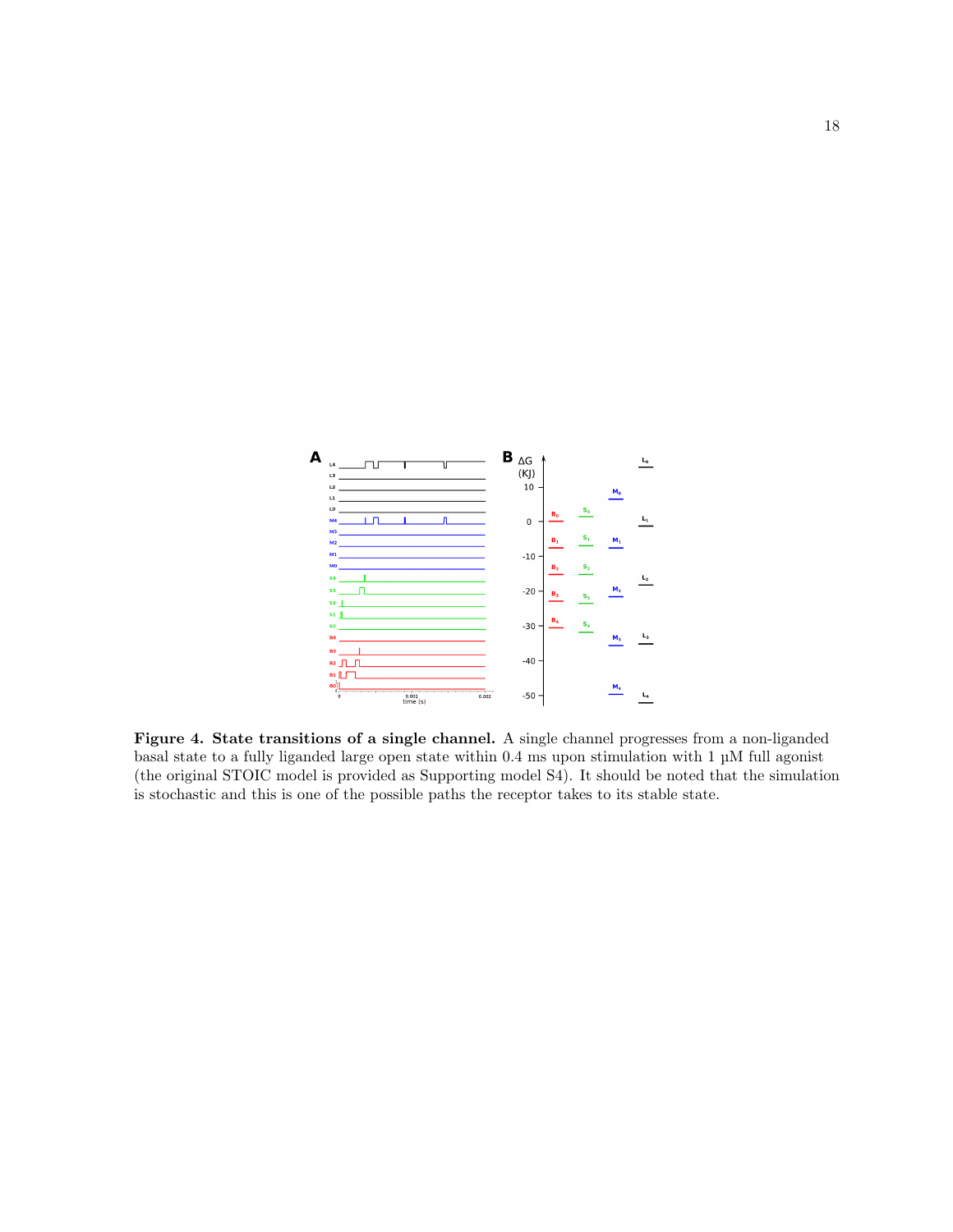# <span id="page-18-0"></span>Tables

| Parameter | Native               | GluA3/GluK2            |
|-----------|----------------------|------------------------|
| $BS_C$    |                      | 0.0601                 |
| $SM_C$    | 0.37                 | 0.0616                 |
| $ML_C$    | 0.2703               | 0.0690                 |
| $L_S$     | 20.387               | 2.867                  |
| $L_M$     | 28.898               | 207.5                  |
| $L_L$     | 1066.73              | $10^{6}$               |
| $K_{B}$   |                      | $9 \times 10^{-4}$     |
| $K_S$     | $1 \times 10^{-3}$   | $5.407 \times 10^{-5}$ |
| $K_M$     | $3.7 \times 10^{-4}$ | $3.330 \times 10^{-6}$ |
| $K_L$     | $1 \times 10^{-4}$   | $2.298 \times 10^{-7}$ |

-

Table 1. Allosteric and dissociation constants determined for full agonists.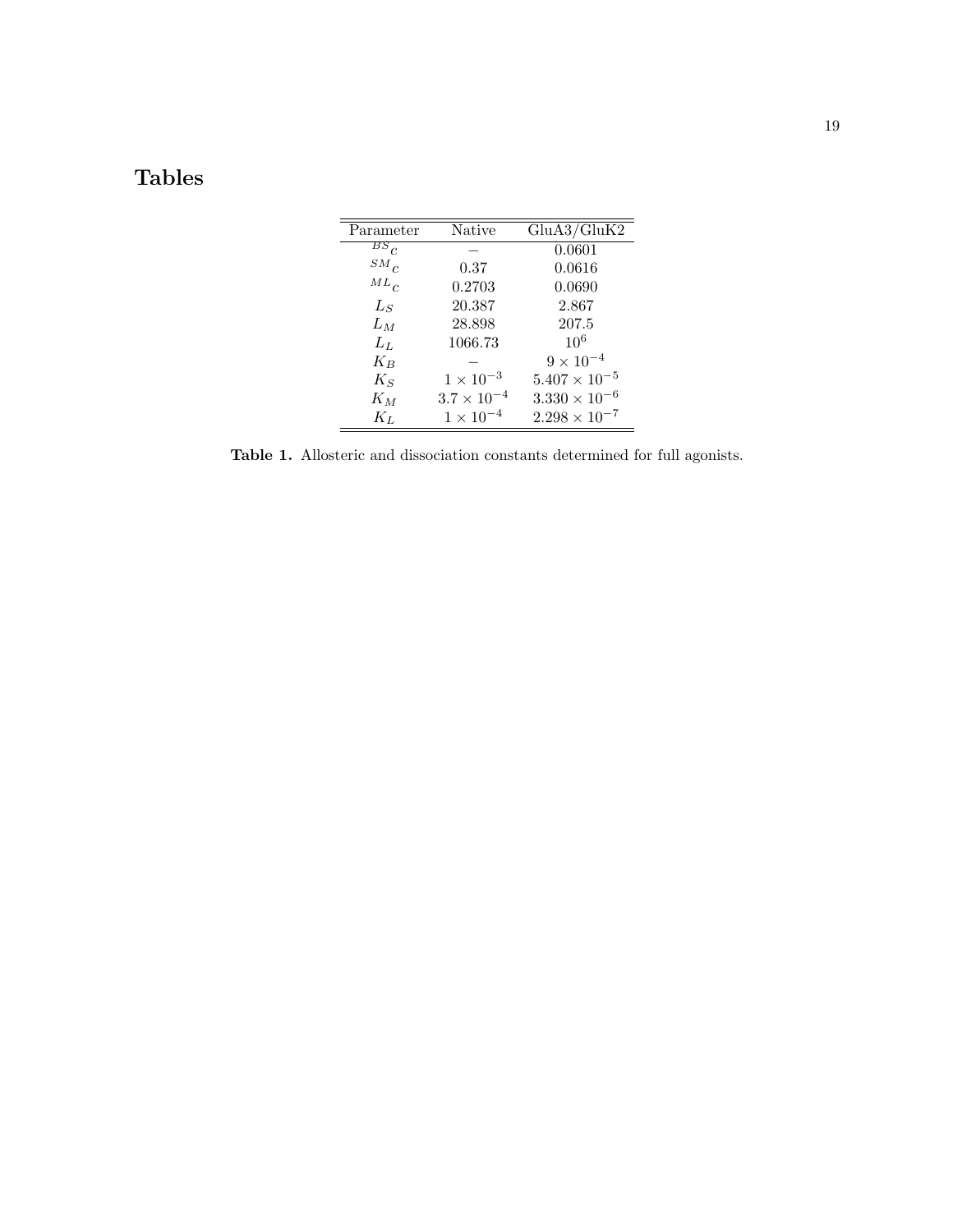| Parameter | TW                     | BrW                   |
|-----------|------------------------|-----------------------|
| $K_{S}$   | $1 \times 10^{-3}$     | $4 \times 10^{-3}$    |
| $K_M$     | $8.580 \times 10^{-5}$ | $4.97 \times 10^{-5}$ |
| Kт        | $1.198 \times 10^{-5}$ | $5.02 \times 10^{-6}$ |

<span id="page-19-0"></span>Table 2. Dissociation constants for partial agonists.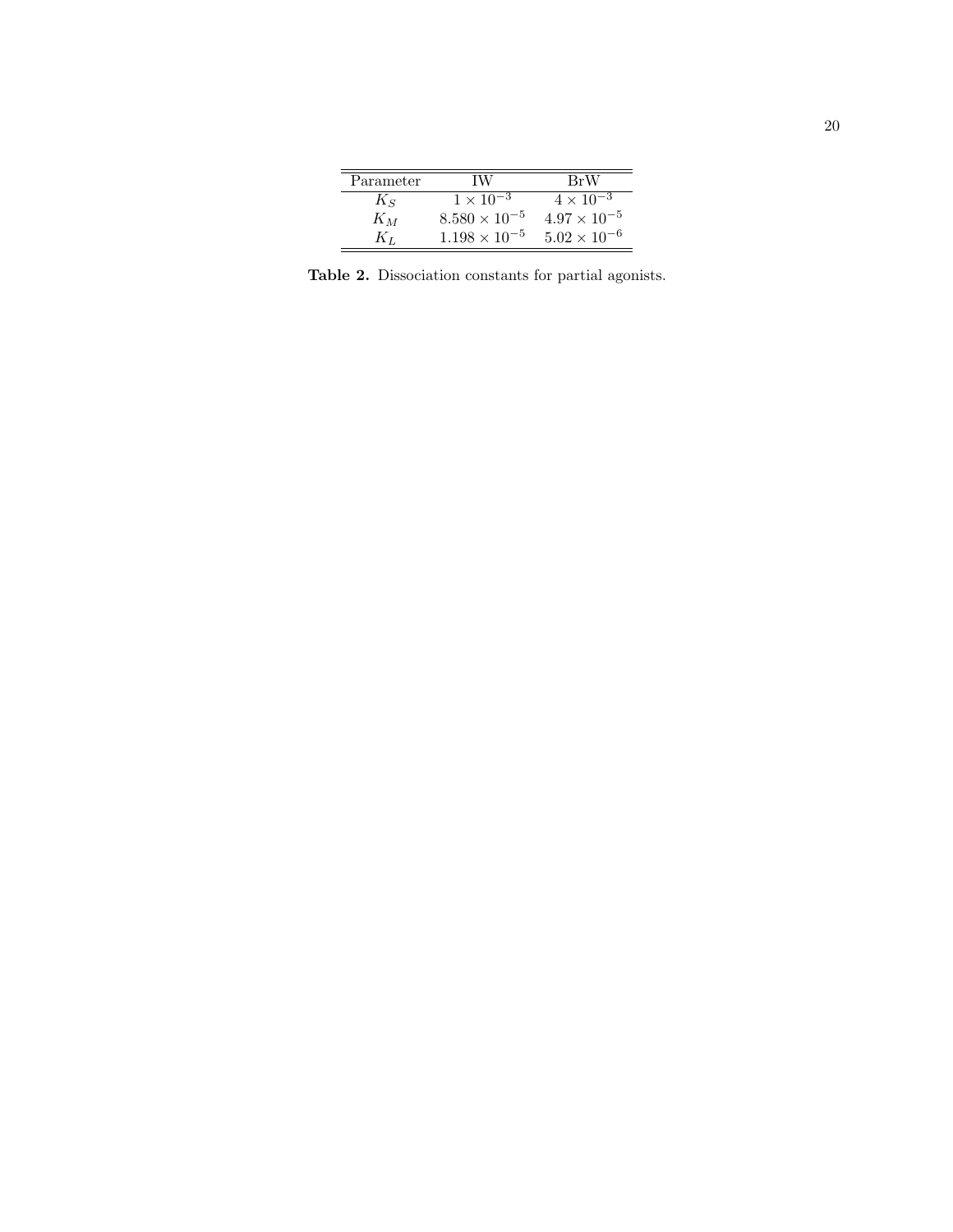<span id="page-20-0"></span>

| Parameter                         | Values                                                     |
|-----------------------------------|------------------------------------------------------------|
| $\overline{B}_{k_{on}}$           | $5 \times 10^6 \,\,{\rm M}$ <sup>-1</sup> .s <sup>-1</sup> |
| ${}^Bk_{\mathit{off}}$            | $4.495 \times 10^3 \text{ s}^{-1}$                         |
| $\boldsymbol{s}_{k_{on}}$         | $5 \times 10^6 \,\,{\rm M}^{-1}.{\rm s}^{-1}$              |
| $\boldsymbol{s}_{k_{\text{off}}}$ | $2.704 \times 10^{2} \text{ s}^{-1}$                       |
| $^M k_{\emph{on}}$                | $5 \times 10^6 \text{ M}^{-1} \text{.s}^{-1}$              |
| $^M k_{\mathit{off}}$             | $16.65 s^{-1}$                                             |
| $^Lk_{\mathit{on}}$               | $5 \times 10^6 \text{ M}^{-1} \text{.s}^{-1}$              |
| ${}^Lk_{\mathit{off}}$            | $1.149 s^{-1}$                                             |
| $\scriptstyle{BS}_{k_4}$          | $3\times10^5~\rm s^{-1}$                                   |
| $^{SB}k_{4}$                      | $860 s^{-1}$                                               |
| $^{SM}k_4$                        | $20000 \text{ s}^{-1}$                                     |
| $^{MS}k_4$                        | $145 s^{-1}$                                               |
| $^{ML}k_4$                        | $50000 \text{ s}^{-1}$                                     |
| $^{LM}k_4$                        | $691\,\,\mathrm{s}^{-1}$                                   |

Table 3. Kinetic parameters used for the simulations in figure [3.](#page-16-0) The interconversion rates correspond to the fully-liganded state. The free energy gained by the binding of a ligand is assumed to be used to speed-up forward rates and slow down reverse rates. Therefore the forward rate with n ligands bound are obtained by multiplying the rate with  $n+1$  ligands bound by the respective c constant (see Table 1) to the power of the transition parameter. The reverse rates are obtained by dividing with the c constant to the power of the transition parameter. We assumed an even distribution of free energy and used a transition parameter of 0.5 for all transitions. See [\[31\]](#page-13-0) for an example of non even distribution.

# Supplementary equations

Definitions

$$
B = B_0 + \frac{4B_0X}{K_B} + \frac{6B_0X^2}{K_B^2} + \frac{4B_0X^3}{K_B^3} + \frac{B_0X^4}{K_B^4}
$$
  

$$
S = A_0^S + \frac{4A_0^SX}{K_S} + \frac{6A_0^SX^2}{K_s^2} + \frac{4A_0^SX^3}{K_s^3} + \frac{A_0^SX^4}{K_s^4}
$$
  

$$
M = A_0^M + \frac{4A_0^MX}{K_M} + \frac{6A_0^MX^2}{K_M^2} + \frac{4A_0^MX^3}{K_M^3} + \frac{A_0^MX^4}{K_M^4}
$$
  

$$
L = A_0^L + \frac{4A_0^LX}{K_L} + \frac{6A_0^LX^2}{K_L^2} + \frac{4A_0^LX^3}{K_L^3} + \frac{A_0^LX^4}{K_L^4}
$$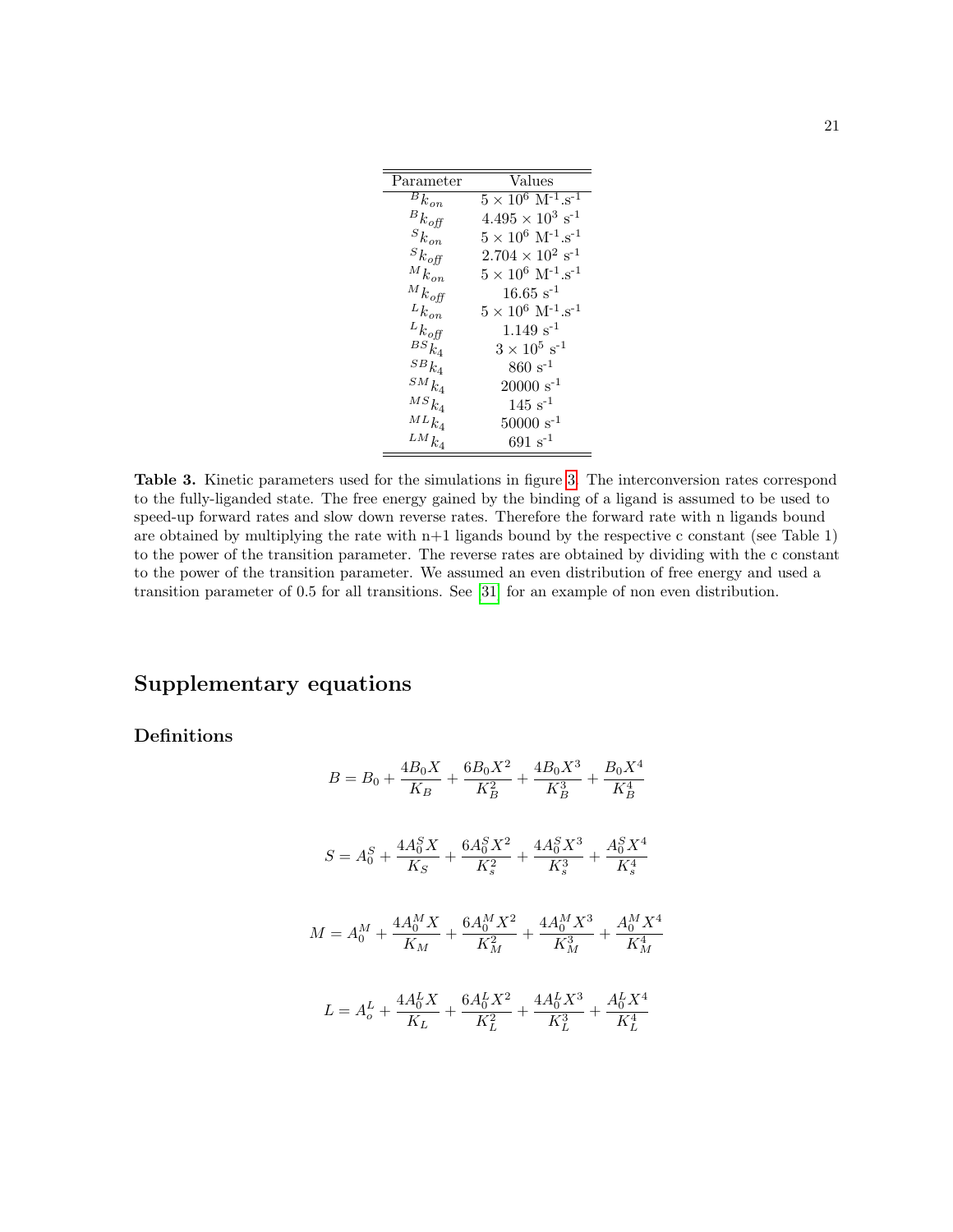$$
\frac{B}{A_0^L} = L_S L_M L_L + \frac{4L_S L_M L_L X}{K_B} + \frac{6L_S L_M L_L X^2}{K_B^2} + \frac{4L_S L_M L_L X^3}{K_B^3} + \frac{L_S L_M L_L X^4}{K_B^4}
$$

$$
\frac{S}{A_0^L} = L_M L_L + \frac{4L_M L_L X}{K_S} + \frac{6L_M L_L X^2}{K_S^2} + \frac{4L_M L_L X^3}{K_S^3} + \frac{L_M L_L X^4}{K_S^4}
$$

$$
\frac{M}{A_0^L} = L_L + \frac{4L_L X^2}{K_M} + \frac{6L_L X^2}{K_M^2} + \frac{4L_L X^3}{K_M^3} + \frac{L_L A_0^L X^4}{K_M^4}
$$

$$
\frac{L}{A_0^L} = 1 + \frac{4X}{K_L} + \frac{6X^2}{K_L^2} + \frac{4X^3}{K_L^3} + \frac{X^4}{K_L^4}
$$

### Derivation of the saturation function

$$
\tilde{Y} = \frac{B_1 + 2B_2 + 3B_3 + 4B_4 + A_1^S + 2A_2^S + 3A_3^S + 4A_4^S + A_1^M + 2A_2^M + 3A_3^M + 4A_4^M + A_1^L + 2A_2^L + 3A_3^L + 4A_4^L}{4(B_0 + B_1 + B_2 + B_3 + B_4 + A_0^S + A_1^S + A_2^S + A_3^S + A_4^S + A_0^M + A_1^M + A_2^M + A_3^M + A_4^M + A_6^L + A_1^L + A_2^L + A_3^L + A_4^L)
$$
\n
$$
\tilde{Y} = \frac{B_0 \frac{X}{KB} (1 + \frac{X}{KB})^3 + A_0^S \frac{X}{KS} (1 + \frac{X}{KS})^3 + A_0^M \frac{X}{KM} (1 + \frac{X}{KM})^3 + A_0^L \frac{X}{KL} (1 + \frac{X}{KL})^3}{K_L (1 + \frac{X}{KL})^3}
$$
\n
$$
\tilde{Y} = \frac{B_0 \frac{X}{KB} (1 + \frac{X}{KB})^3 + A_0^S \frac{X}{KS} (1 + \frac{X}{KS})^3 + A_0^M \frac{X}{KM} (1 + \frac{X}{KM})^3 + A_0^L \frac{X}{KL} (1 + \frac{X}{KL})^3}{K_L (1 + \frac{X}{KL})^3}
$$
\n
$$
\tilde{Y} = \frac{B_0 \frac{X}{KB} (1 + \frac{X}{KB})^3 + \frac{B_0}{LS} \frac{X}{KS} (1 + \frac{X}{KS})^3 + \frac{B_0}{LM} \frac{X}{KM} (1 + \frac{X}{KM})^3 + \frac{B_0}{LL} \frac{X}{KL} (1 + \frac{X}{KL})^3}{K_L (1 + \frac{X}{KL})^4}
$$
\n
$$
Y = \frac{B_0 \frac{X}{KB} (1 + \frac{X}{KB})^3 + \frac{1}{LS} \frac{X}{KS} (1 + \frac{X}{KS})^3 + \frac{1}{LM} \frac{X}{KM} (1 + \frac{X}{KM})^3 + \frac{1}{LL} \frac{X}{KL} (1 + \frac{X}{KL})^3}{K_L (1
$$

Derivation of a state function, example of the large conductance

$$
A_{L} = \frac{A_{o}^{L} + A_{1}^{L} + A_{2}^{L} + A_{3}^{L} + A_{4}^{L}}{B_{0} + B_{1} + B_{2} + B_{3} + B_{4} + A_{o}^{R} + A_{1}^{L} + A_{2}^{S} + A_{3}^{S} + A_{4}^{S} + A_{4}^{M} + A_{4}^{M} + A_{4}^{M} + A_{4}^{M} + A_{4}^{M} + A_{4}^{M} + A_{4}^{L} + A_{4}^{L} + A_{4}^{L} + A_{4}^{L} + A_{4}^{L} + A_{4}^{L} + A_{4}^{L} + A_{4}^{L} + A_{4}^{L} + A_{4}^{L} + A_{4}^{L} + A_{4}^{L} + A_{4}^{L} + A_{4}^{L} + A_{4}^{L} + A_{4}^{L} + A_{4}^{L} + A_{4}^{L} + A_{4}^{L} + A_{4}^{L} + A_{4}^{L} + A_{4}^{L} + A_{4}^{L} + A_{4}^{L} + A_{4}^{L} + A_{4}^{L} + A_{4}^{L} + A_{4}^{L} + A_{4}^{L} + A_{4}^{L} + A_{4}^{L} + A_{4}^{L} + A_{4}^{L} + A_{4}^{L} + A_{4}^{L} + A_{4}^{L} + A_{4}^{L} + A_{4}^{L} + A_{4}^{L} + A_{4}^{L} + A_{4}^{L} + A_{4}^{L} + A_{4}^{L} + A_{4}^{L} + A_{4}^{L} + A_{4}^{L} + A_{4}^{L} + A_{4}^{L} + A_{4}^{L} + A_{4}^{L} + A_{4}^{L} + A_{4}^{L} + A_{4}^{L} + A_{4}^{L} + A_{4}^{L} + A_{4}^{L} + A_{4}^{L} + A_{4}^{L} + A_{4}^{L} + A_{4}^{L} + A_{4}^{L} + A_{4}^{L} + A_{4}^{L} + A_{4}^{L} + A_{4}^{L} + A_{4}^{L} + A_{4}^{L} + A_{4}^{L} + A_{4}^{L} + A_{4}^{L} + A_{4}^{L} + A_{4}^{L} + A_{4}^{L} + A_{4}^{L} + A_{4}^{L
$$

Kinetic model

$$
\frac{d[B_0]}{dt} = -4^B\,k_{\,on}[B_0][G] + ^B\,k_{\,off}[B_1] - ^{BS}\,k_0[B_0] + ^{SB}\,k_0[A_0^S]
$$

$$
\frac{d[B_1]}{dt} = -3^Bk_{on}[B_1][G] + 2^Bk_{off}[B_2] - ^Bk_{off}[B_1] + 4^Bk_{on}[B_0][G] -^{BS}k_{1}[B_1] + ^{SB}k_{1}[A_1^S]
$$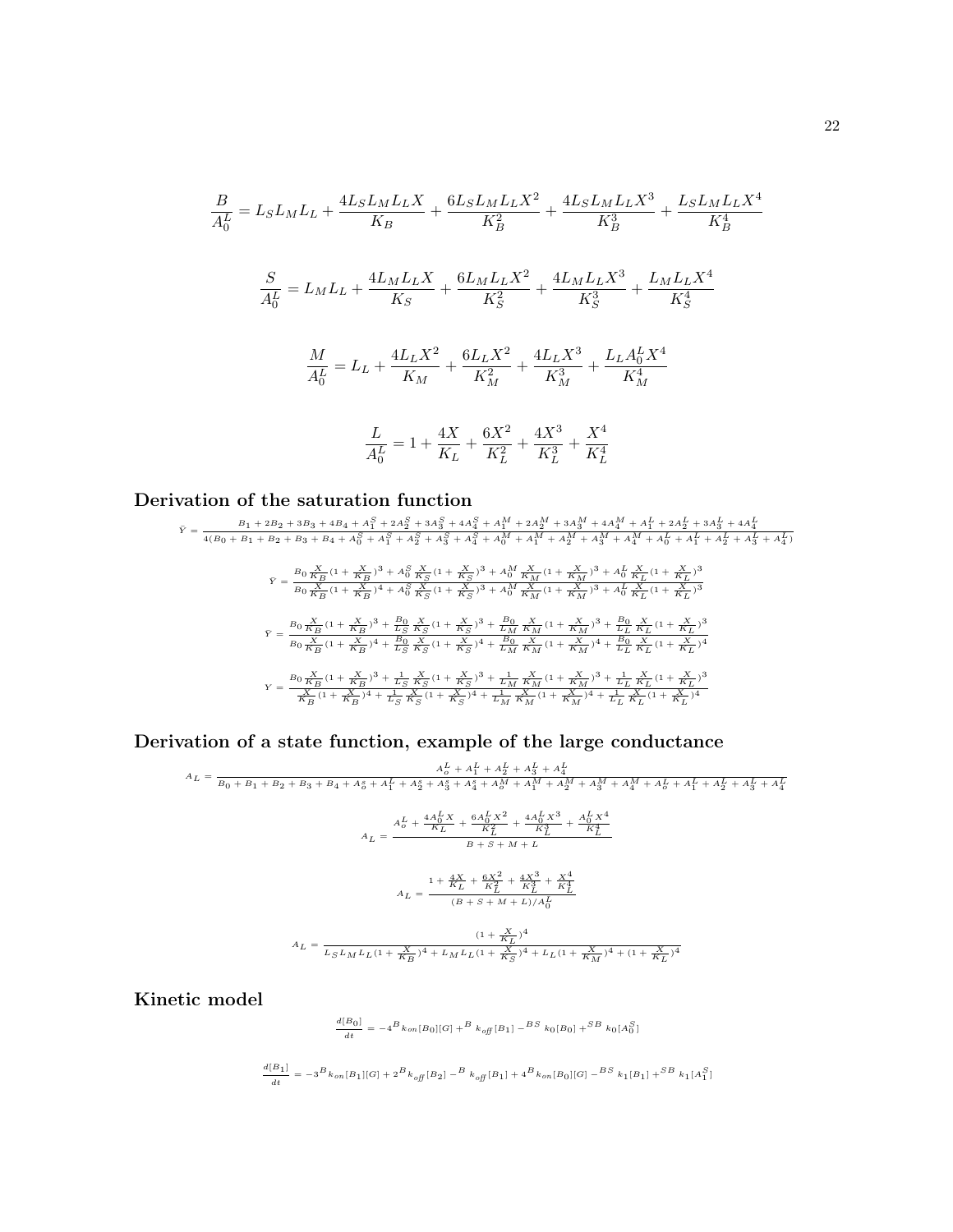$$
\frac{d[B_2]}{dt} = -2^B k_{on}[B_2][G] + 3^B k_{off}[B_3] - 2^B k_{off}[B_2] + 3^B k_{on}[B_1][G] - B S k_{2}[B_2] + 5^B k_{2}[A_2^S]
$$
\n
$$
\frac{d[B_3]}{dt} = -B k_{on}[B_3][G] + 4^B k_{off}[B_4] - 3^B k_{off}[B_3] + 2^B k_{on}[B_2][G] - B S k_{3}[B_3] + S^B k_{3}[A_3^S]
$$
\n
$$
\frac{d[B_4]}{dt} = -4^B k_{off}[B_4] + B k_{on}[B_3][G] - B S k_{4}[B_4] + S^B k_{3}[A_4^S]
$$
\n
$$
\frac{d[A_0^S]}{dt} = -4^S k_{on}[A_0^S][G] + S k_{off}[A_1^S] - S M k_{0}[A_0^S] + M S k_{0}[A_0^M] - S B k_{0}[A_0^S] + B S k_{0}[B_0]
$$
\n
$$
\frac{d[A_1^S]}{dt} = -3^S k_{on}[A_1^S][G] + 2^S k_{off}[A_2^S] - S k_{off}[A_1^S] + 4^S k_{on}[A_0^S][G] - S M k_{1}[A_1^S] + M S k_{1}[A_1^M] - S B k_{1}[A_1^M] + B S k_{1}[B_1]
$$
\n
$$
\frac{d[A_2^S]}{dt} = -2^S k_{on}[A_2^S][G] + 3^S k_{off}[A_3^S] - 2^S k_{off}[A_2^S] + 3^S k_{on}[A_1^S][G] - S M k_{2}[A_2^S] + M S k_{2}[A_2^M] - S B k_{2}[A_2^M] + B S k_{2}[B_2]
$$
\n
$$
\frac{d[A_3^S]}{dt} = -S k_{on}[A_3^S][G] + 4^S k_{off}[A_4^S] - 3^S k_{off}[A_3^S] + 2^S k_{on}[A_2^S][G] - S M k_{3}[A_3^S] + M S k_{3}[A_3^M] - S B k_{3}[A_3^M] + B S k_{3}[B_3]
$$

$$
\frac{d[A_1^M]}{dt} = -3\frac{M}{k_{on} [A_1^M][G]} + 2\frac{M}{k_{off} [A_2^M]} - \frac{M}{k_{off} [A_1^M]} + 4\frac{M}{k_{on} [A_0^M][G]} - \frac{ML}{k_1 [A_1^M]} + \frac{LM}{k_1 [A_1^L]} - \frac{MS}{k_1 [A_1^M]} + \frac{SM}{k_1 [A_1^S]} + \frac{M}{k_{off} [A_1^M]} - \frac{M}{k_{off} [A_1^M]} - \frac{M}{k_{off} [A_1^M]} - \frac{M}{k_{off} [A_1^M]} - \frac{M}{k_{off} [A_1^M]} - \frac{M}{k_{off} [A_1^M]} - \frac{M}{k_{off} [A_1^M]} - \frac{M}{k_{off} [A_1^M]} - \frac{M}{k_{off} [A_1^M]} - \frac{M}{k_{off} [A_1^M]} - \frac{M}{k_{off} [A_1^M]} - \frac{M}{k_{off} [A_1^M]} - \frac{M}{k_{off} [A_1^M]} - \frac{M}{k_{off} [A_1^M]} - \frac{M}{k_{off} [A_1^M]} - \frac{M}{k_{off} [A_1^M]} - \frac{M}{k_{off} [A_1^M]} - \frac{M}{k_{off} [A_1^M]} - \frac{M}{k_{off} [A_1^M]} - \frac{M}{k_{off} [A_1^M]} - \frac{M}{k_{off} [A_1^M]} - \frac{M}{k_{off} [A_1^M]} - \frac{M}{k_{off} [A_1^M]} - \frac{M}{k_{off} [A_1^M]} - \frac{M}{k_{off} [A_1^M]} - \frac{M}{k_{off} [A_1^M]} - \frac{M}{k_{off} [A_1^M]} - \frac{M}{k_{off} [A_1^M]} - \frac{M}{k_{off} [A_1^M]} - \frac{M}{k_{off} [A_1^M]} - \frac{M}{k_{off} [A_1^M]} - \frac{M}{k_{off} [A_1^M]} - \frac{M}{k_{off} [A_1^M]} - \frac{M}{k_{off} [A_1^M]} - \frac{M}{k_{off} [A_1^M]} - \frac{M}{k_{off}
$$

$$
\frac{d[A_{2}^{M}]}{dt}=-2^{M}k_{on}[A_{2}^{M}][G]+3^{M}k_{off}[A_{3}^{M}]-2^{M}k_{off}[A_{2}^{M}]+3^{M}k_{on}[A_{1}^{M}][G]-^{ML}k_{2}[A_{2}^{M}]+^{LM}k_{2}[A_{2}^{L}]-^{MS}k_{2}[A_{2}^{M}]+^{SM}k_{2}[A_{2}^{S}]+^{M}k_{off}[A_{2}^{M}][G]+^{M}k_{off}[A_{2}^{M}]+^{M}k_{off}[A_{2}^{M}][G]+^{M}k_{off}[A_{2}^{M}][G]+^{M}k_{off}[A_{2}^{M}][G]+^{M}k_{off}[A_{2}^{M}][G]+^{M}k_{off}[A_{2}^{M}][G]+^{M}k_{off}[A_{2}^{M}][G]+^{M}k_{off}[A_{2}^{M}][G]+^{M}k_{off}[A_{2}^{M}][G]+^{M}k_{off}[A_{2}^{M}][G]+^{M}k_{off}[A_{2}^{M}][G]+^{M}k_{off}[A_{2}^{M}][G]+^{M}k_{off}[A_{2}^{M}][G]+^{M}k_{off}[A_{2}^{M}][G]+^{M}k_{off}[A_{2}^{M}][G]+^{M}k_{off}[A_{2}^{M}][G]+^{M}k_{off}[A_{2}^{M}][G]+^{M}k_{off}[A_{2}^{M}][G]+^{M}k_{off}[A_{2}^{M}][G]+^{M}k_{off}[A_{2}^{M}][G]+^{M}k_{off}[A_{2}^{M}][G]+^{M}k_{off}[A_{2}^{M}][G]+^{M}k_{off}[A_{2}^{M}][G]+^{M}k_{off}[A_{2}^{M}][G]+^{M}k_{off}[A_{2}^{M}][G]+^{M}k_{off}[A_{2}^{M}][G]+^{M}k_{off}[A_{2}^{M}][G]+^{M}k_{off}[A_{2}^{M}][G]+^{M}k_{off}[A_{2}^{M}][G]+^{M}k_{off}[A_{2}^{M}][G]+^{M}k_{off}[A_{2}^{M}][G]+^{M}k_{off}[A_{2}^{M}][G]+^{M}k_{off}[A_{2}^{M}][G]+^{M}k_{off}[A_{2}^{M}][G]+^{M}k_{off}[A_{2}^{M}][G]+^{M}k_{off
$$

$$
\frac{d[A_3^M]}{dt} = -\frac{M}{k_{on}[A_3^M][G]} + 4\frac{M}{k_{off}[A_4^M]} - 3\frac{M}{k_{off}[A_3^M]} + 2\frac{M}{k_{on}[A_2^M][G]} - \frac{ML}{k_3[A_3^M]} + \frac{LM}{k_3[A_3^L]} - \frac{MS}{k_3[A_3^M]} + \frac{SM}{k_3[A_3^S]}
$$
  

$$
\frac{d[A_4^M]}{dt} = -4\frac{M}{k_{off}[A_4^M]} + \frac{M}{k_{on}[A_3^M][G]} - \frac{ML}{k_4[A_4^M]} + \frac{LM}{k_4[A_4^L]} - \frac{MS}{k_4[A_4^M]} + \frac{SM}{k_4[A_4^S]}
$$
  

$$
\frac{d[A_0^L]}{dt} = -4\frac{L}{k_{on}[A_0^L][G]} + \frac{L}{k_{off}[A_1^L]} - \frac{LM}{k_0[A_0^L]} + \frac{ML}{k_0[A_0^M]} - \frac{M}{k_0[A_0^M]}
$$
  

$$
\frac{d[A_1^L]}{dt} = -3\frac{L}{k_{on}[A_1^L][G]} + 2\frac{L}{k_{off}[A_2^L]} - \frac{L}{k_{off}[A_1^L]} + 4\frac{L}{k_{on}[A_0^L][G]} - \frac{LM}{k_1[A_1^L]} + \frac{ML}{k_1[A_1^M]}
$$
  

$$
\frac{d[A_2^L]}{dt} = -2\frac{L}{k_{on}[A_2^L][G]} + 3\frac{L}{k_{off}[A_3^L]} - 2\frac{L}{k_{off}[A_2^L]} + 3\frac{L}{k_{on}[A_1^L][G]} - \frac{LM}{k_2[A_2^L]} + \frac{ML}{k_2[A_2^M]} + \frac{ML}{k_2[A_2^M]}
$$
  

$$
\frac{d[A_3^L]}{dt} = -\frac{L}{k_{on}[A_3^L][G]} + 4\frac{L}{k_{off}[A_4^L]} - 3\frac{L}{k_{off}[A_2^L]} + 2\frac{L}{k_{on}[A_2^L][G]} - \frac{LM}{k_3[A_3^L]} + \frac{ML}{k_3[A_3^M]}
$$